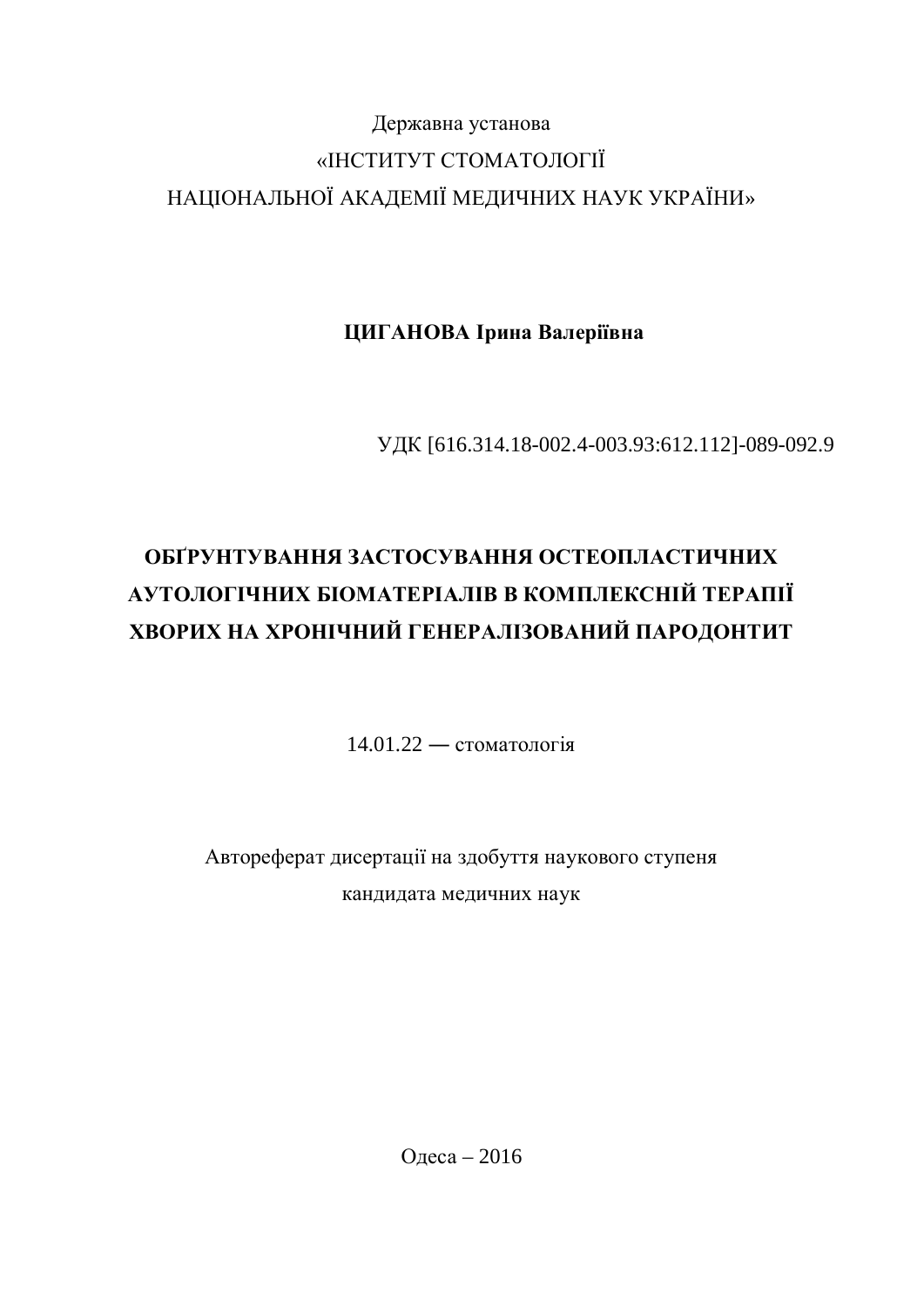Дисертацією є рукопис.

Робота виконана у Харківській медичній академії післядипломної освіти МОЗ України.

Науковий керівник:

доктор медичних наук, професор Куцевляк Валентина Федорівна, Харківська медична академія післядипломної освіти МОЗ України, завідувач кафедри стоматології, терапевтичної стоматології

### Офіційні опоненти:

– доктор медичних наук, професор Чумакова Юлія Геннадіївна, Одеський медичний інститут Міжнародного гуманітарного університету, професор кафедри загальної стоматології

– доктор медичних наук, професор Скрипников Петро Миколайович, Вищий державний навчальний заклад України «Українська медична стоматологічна академія» МОЗ України, м. Полтава, завідувач кафедри післядипломної освіти лікарів-стоматологів

Захист відбудеться «29» лютого 2016 р. о 11.00 годині на засіданні спеціалізованої вченої ради Д 41.563.01 в Державній установі «Інститут стоматології НАМН України» за адресою: 65026, м. Одеса, вул. Рішельєвська,11.

З лисертацією можна ознайомитись у бібліотеці Державної установи «Інститут стоматології НАМН України» (65026, м. Одеса, вул. Рішельєвська,11).

Автореферат розісланий «27» січня 2016 р.

Вчений секретар спеціалізованої вченої ради П.О. Бабеня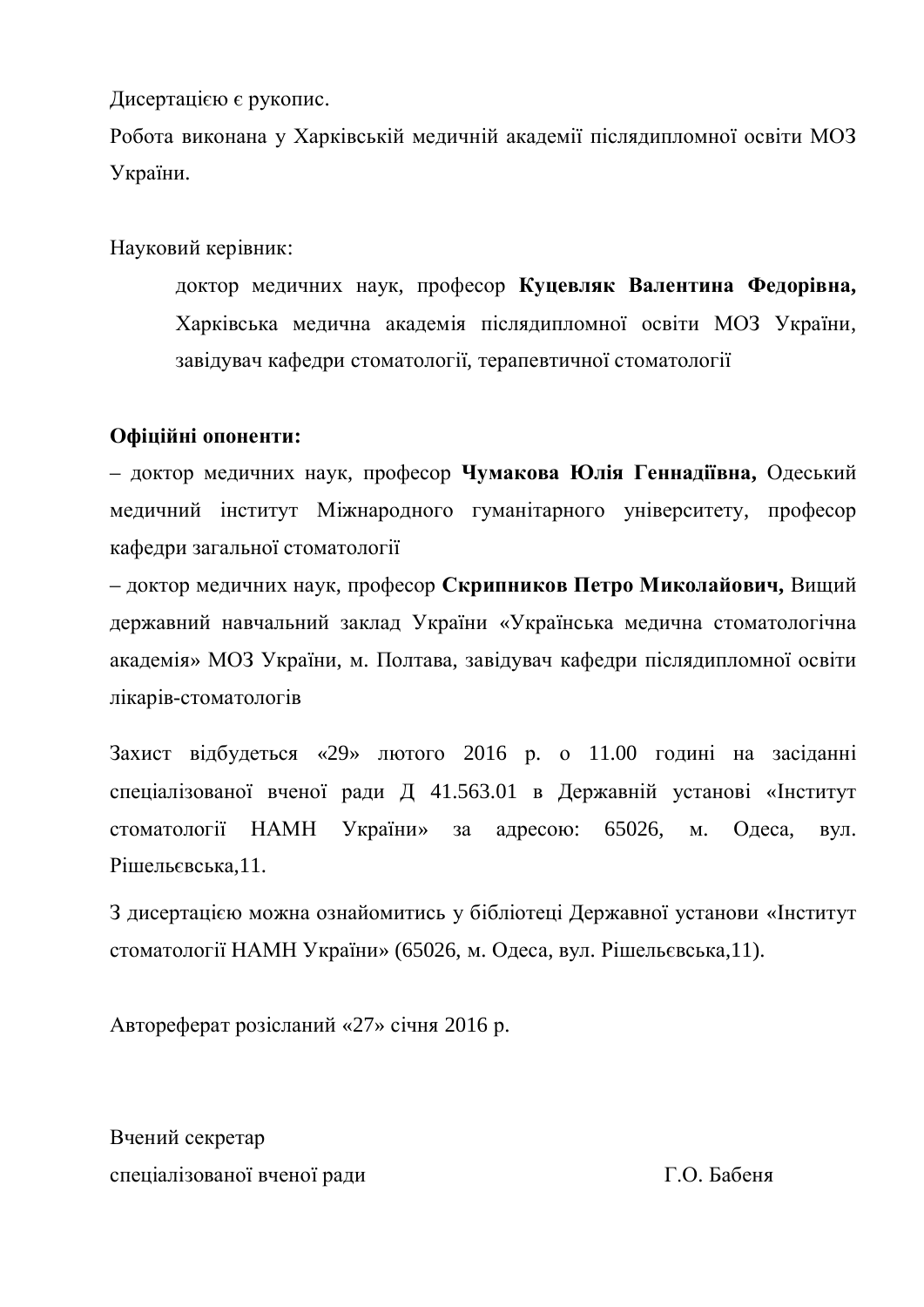### ЗАГАЛЬНА ХАРАКТЕРИСТИКА РОБОТИ

Актуальність теми. Запальні захворювання пародонту займають величезне місце в патології зубощелепної системи. За даними різних статистичних джерел до 85 % дорослого населення страждають хворобами пародонту різних ступенів тяжкості. Сучасна стоматологічна наука припускає комплексний підхід до лікування, в якому найважливішу роль відіграють хірургічні методи. Однак відсоток невдач при використанні традиційної терапії потребує пошуку і розробки нових, більш ефективних метолик (Куцевляк В.И., Куцевляк В.Ф., 2004, 2009, Peng L., 2011, Чумакова Ю.Г., 2012).

Успіх відновного хірургічного лікування запальних захворювань пародонту багато в чому визначається процесами репаративної регенерації кісткової тканини пацієнта. Аналіз причин невдалого лікування таких хворих свідчить про те, що шляхи їх подолання складаються як в удосконаленні технології самого хірургічного втручання, так і в створенні оптимальних умов ɞɥɹɪɟɝɟɧɟɪɚɰɿʀɤɿɫɬɤɨɜɨʀɬɤɚɧɢɧɢ (Zhao L., 2010, Yamaza T., 2010).

Проблема регенерації кісткової тканини є однією з найдавніших в медико-біологічній науці. В останні десятиріччя, під впливом погіршення екологічного становиша, потужних стресових чинників на організм людини, відзначено зниження регенераторних можливостей кісткової тканини і інтенсивності репаративних процесів (Скрипников П.М., 2013).

Одним з нових перспективних напрямів корекції процесу регенерації є трансплантація стовбурових клітин різного походження (Деев Р.В., 2007, Петровский Я.Л., 2009).

Використання методу направленої регенерації кісткової тканини альвеолярного відростка з додаванням аутологічних стовбурових клітин у пародонтальній хірургії при лікуванні генералізованого пародонтиту II та III ступеня тяжкості дозволить не тільки усунути запальний процес, але і анатомічно відновити структурні компоненти пародонту, в першу чергу, альвеолярну кістку (Перова М.Д., 2007, Салютин Р.В., 2011).

**Зв'язок роботи з науковими програмами, планами, темами.** Дисертаційна робота є фрагментом комплексної науково-дослідної роботи кафедри стоматології та терапевтичної стоматології Харківської медичної академії післядипломної освіти: «Клінічний перебіг основних стоматологічних захворювань з урахуванням соматичної патології в умовах екологічнонебезпечних факторів довкілля. Розробка схем профілактики, лікування та реабілітації хворих з використанням вітчизняних матеріалів» (№ ДР 0110U002440). Здобувач була співвиконавцем фрагмента вищевказаної теми.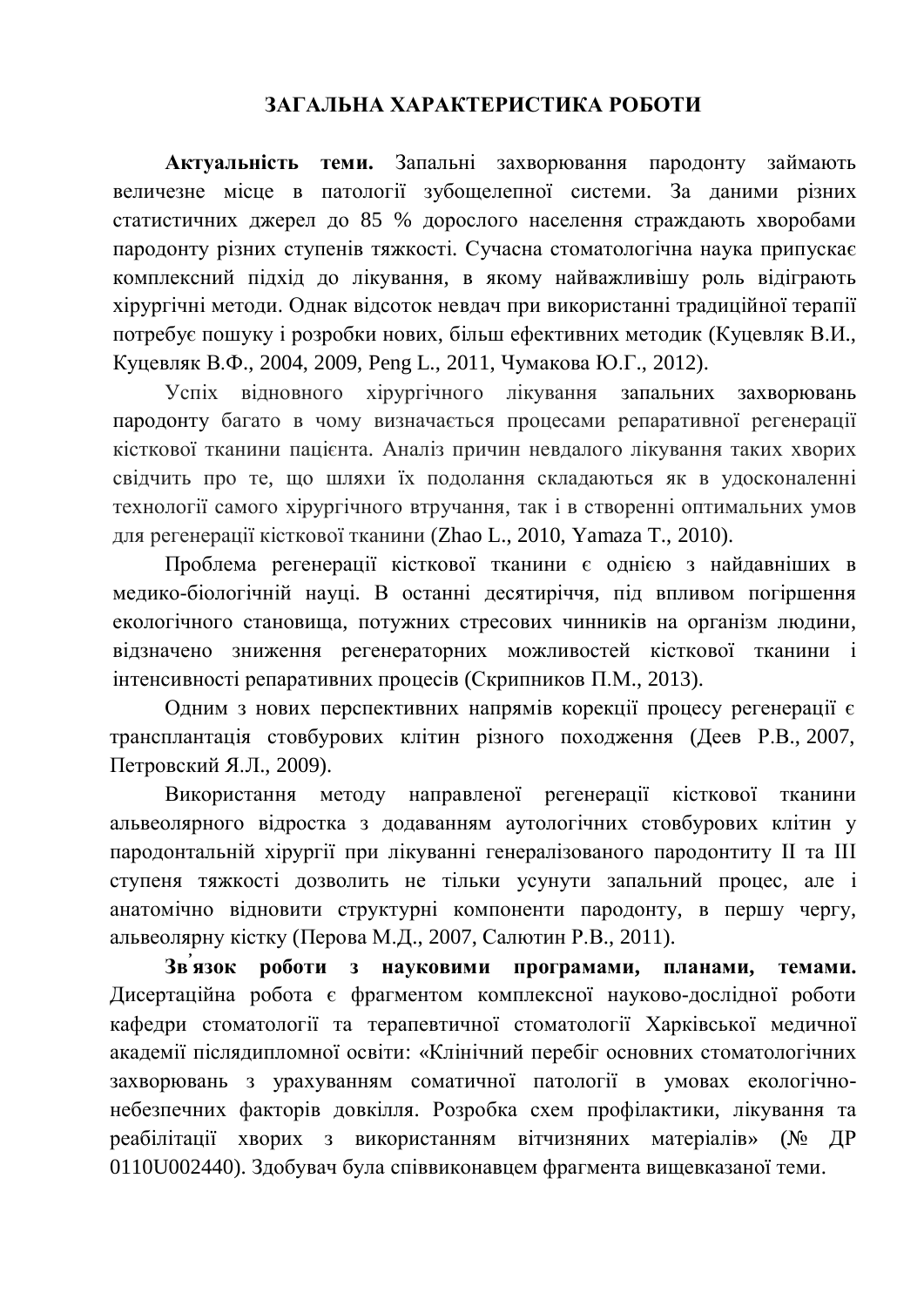Мета дослідження. Підвищення ефективності хірургічного етапу комплексного лікування хворих на генералізований пародонтит шляхом застосування аутологічних стовбурових клітин як стимулятора остеогенезу.

Для досягнення поставленої мети було сформульовано наступні завдання:

1. Дослідити транспортні властивості остеопластичних матеріалів як носіїв культури клітин і вибрати оптимальний носій (*in vitro*).

2. Провести порівняльний аналіз процесу загоєння кісткових дефектів нижньої щелепи кролів при застосуванні скаффолдів з додаванням стовбурових ɤɥɿɬɢɧɤɪɨɥɢɤɚ (*in vivo*).

3. Проаналізувати морфологічні зміни в кістковій тканині щелепи кролика при використанні аутологічних стовбурових клітин, отриманих з кісткового мозку та жирової тканини.

4. Визначити в експерименті регенеративні здібності кісткової тканини в залежності від кількості введених аутологічних стовбурових клітин.

5. Удосконалити спосіб хірургічного лікування хворих генералізованим пародонтитом з використанням аутологічних стовбурових клітин та оцінити найближчі і віддалені результати його застосування.

Об'єкт дослідження - хронічний генералізований пародонтит.

*Предмет дослідження* – процеси репаративної регенерації тканин пародонту при використанні остеопластичних аутологічних біоматеріалів у експериментальних тварин і у хворих на генералізований пародонтит.

Методи дослідження. В роботі використані *експериментальні* методи для вивчення транспортних властивостей остеопластичних матеріалів як скаффолдів; порівняльного аналізу процесів загоєння кісткових дефектів при використанні стовбурових клітин; морфологічних змін кісткової тканини щелепи кролика, залежно від кількості введених аутологічних стовбурових клітин і способу їх отримання (з кісткового мозку або жирової тканини); клінічні - для оцінки стоматологічного статусу хворих, стану тканин пародонту за допомогою апаратно-діагностичного комплексу Florida-probe; панорамна рентгенографія; *статистичні* – для оцінки достовірності отриманих результатів.

Наукова новизна одержаних результатів. Вперше в Україні на підставі експериментальних досліджень вивчені транспортні властивості восьми остеопластичних матеріалів як скаффолдів. Встановлено, що найкращими транспортними властивостями володіє Коллапан.

Вперше проведено порівняльний аналіз процесу загоєння кісткових дефектів щелепи при застосуванні остеопластичних матеріалів з додаванням аутологічних стовбурових клітин з кісткового мозку кролика.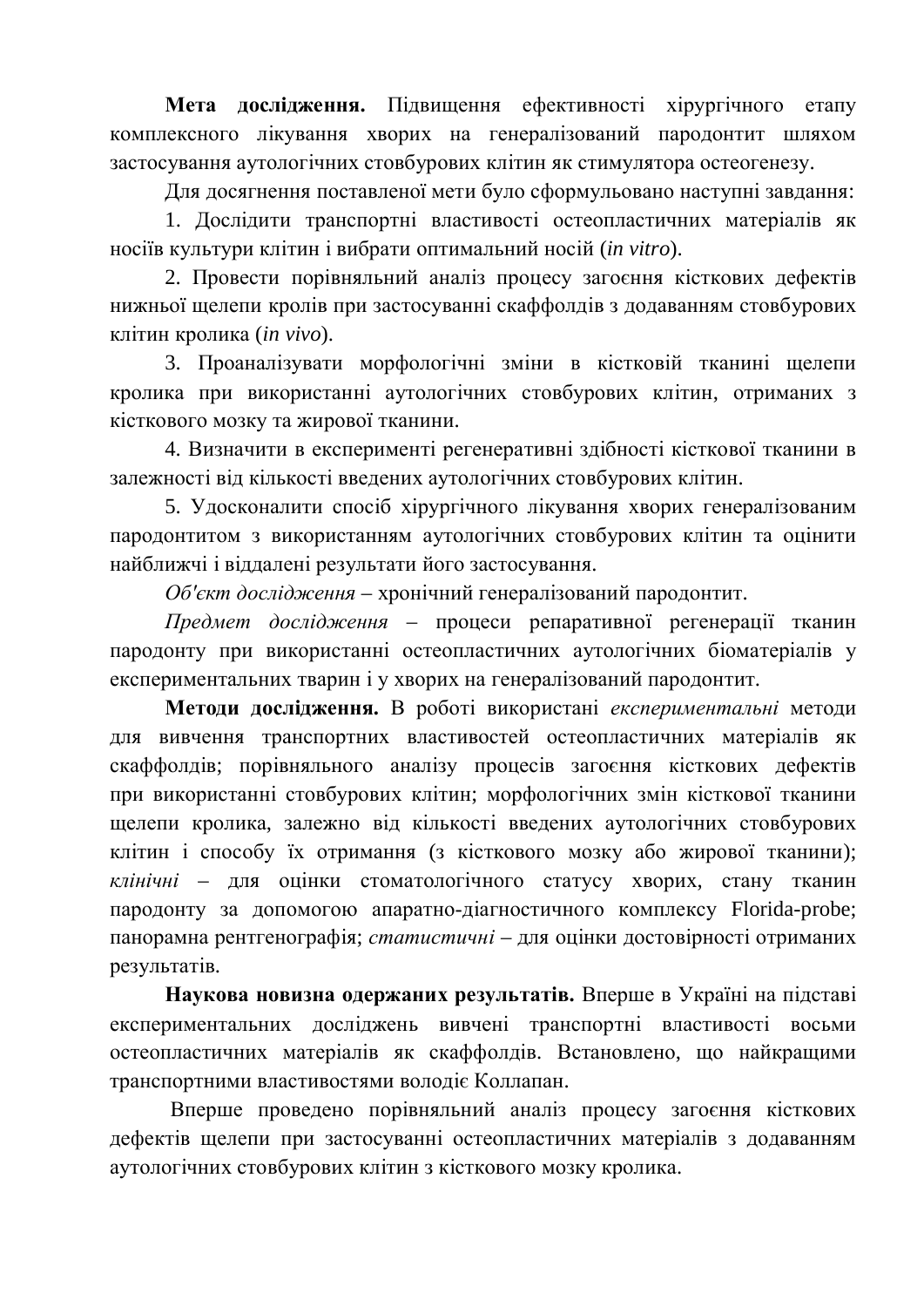Вперше обтрунтовано і експериментально підтверджено можливість застосування аутологічних стовбурових клітин з кісткового мозку (СККМ) та жирової тканини (СКЖТ) для оптимізації регенерації кісткової тканини з ціллю підвищення ефективності хірургічного лікування хворих на генералізований пародонтит II і III ступеню.

Вперше визначенний дозозалежний репаративний ефект стовбурових клітин з кісткового мозку та жирової тканини. Оптимальною виявилася доза 500 тисяч стовбурових клітин на обсяг дефекту 0,027 см<sup>3</sup>.

Вперше в експерименті встановлено, що стовбурові клітини кісткового мозку володіють більш вираженими остеогенними властивостями у порівнянні із стовбуровими клітинами жирової тканини.

Вперше встановлено, що введення 500 тис. стовбурових клітин з кісткового мозку на Коллапані через 90 днів призводить до відновлення гістологічної структури дефекту нижньої щелепи.

Практичне значення отриманих результатів. Вперше в Україні експериментально та клінічно обґрунтований дозозалежний ефект застосування стовбурових клітин з кісткового мозку та жирової тканини.

Проведені експериментальні і клінічні дослідження показали, що аутологичні стовбурові клітин з кісткового мозку та жирової тканини на остеопластичному скаффолді мають репаративну здатність і можуть бути застосовані з метою спрямованої тканинної регенерації на етапі хірургічного лікування хворих на генералізований пародонт II і III ступеня, а також у щелепно-лицьовій хірургії, імплантології, ортопедії і травматології, що дозволяє значно збільшити ефективність лікування.

За матеріалами дисертаційної роботи надруковано методичні рекомендації «Спосіб направленої регенерації кісткової тканини у стоматології».

Основні наукові та практичні положення дисертаційної роботи запроваджені в лікувальний і навчальний процес кафедри стоматології та терапевтичної стоматології Харківської медичної академії післядипломної освіти, кафедри післядипломної освіти лікарів-стоматологів-стоматологів ВДНЗУ «Українська медична стоматологічна академія». Розроблений спосіб відновлення кісткової тканини щелепи у хворих на хронічний генералізований пародонтит запроваджено в практичну діяльність КЗОЗ Харківської обласної стоматологічної поліклініки, КЗОЗ Харківської міської студентської поліклініки № 20, лікувально-діагностичного центру ТОВ «Фортуна».

Особистий внесок здобувача. Автором спільно з науковим керівником розроблено план досліджень, визначені мета і завдання, написані статті. Автором разом з науковим керівником обрані методи дослідження й написана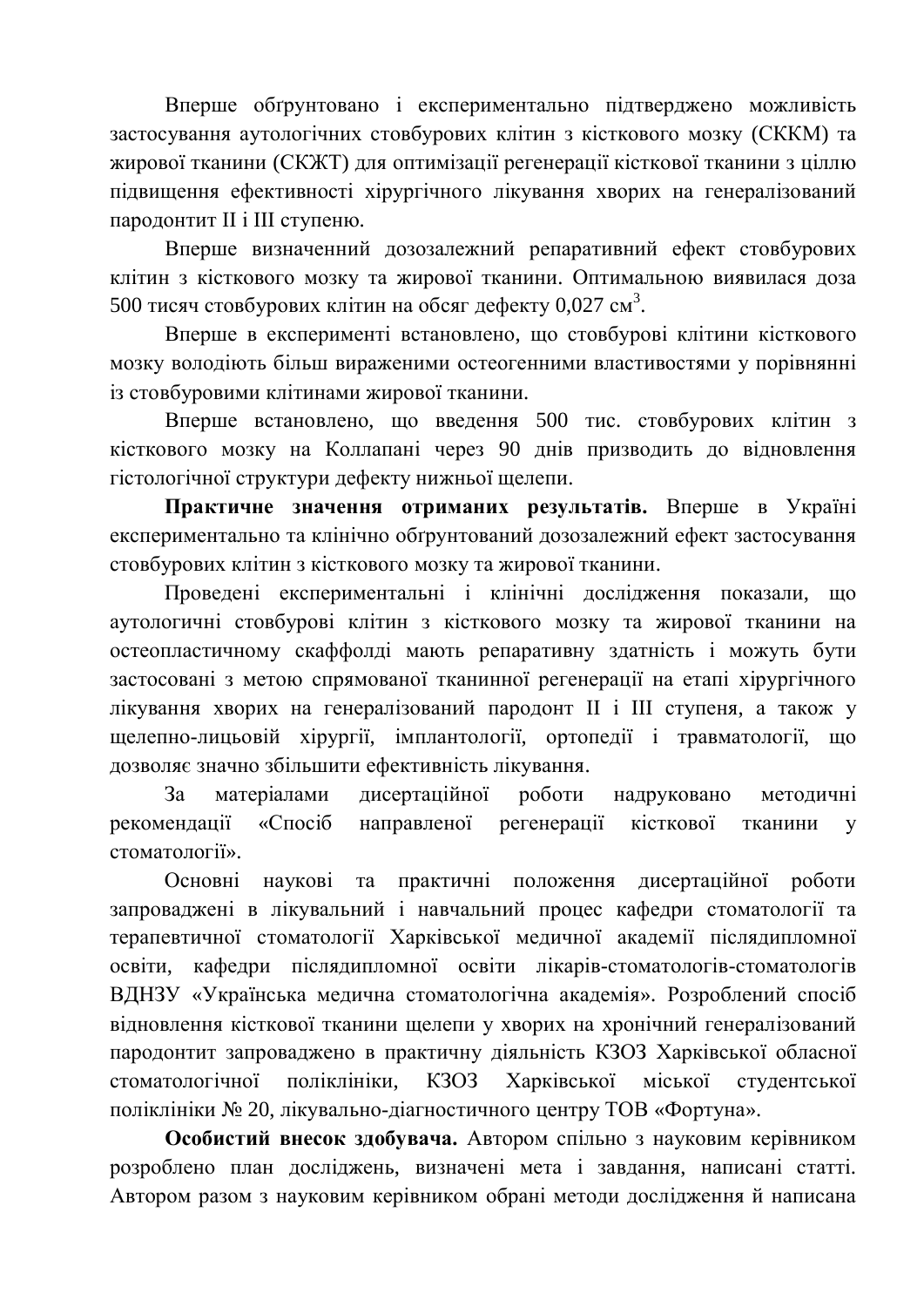дисертаційна робота. Експериментальні та лабораторні методи дослідження виконані автором спільно із співробітниками лабораторії молекулярної діагностики ТОВ «Вірола» (завідувач лабораторією - к.біол.н. Омельченко О. А.). Клінічні дослідження виконані автором на кафедрі стоматології та терапевтичної стоматології ХМАПО, на базі обласної стоматологічної поліклініки (головний лікар – Волосов Є. В.) та фірми «Фортуна» (головний лікар – проф. Любченко О. В.).

**Апробація результатів дисертації.** Матеріали дисертації представлені та обговорені на VI міжнародній науково-практичній конференції «Стоматологія слов'янських держав» (Білгород, 2013); на VII Міжнародній науково-практичній конференції «Стоматологія слов'янських держав» (Білгород, 2014); на VI (XIII) З'їзді Асоціації стоматологів України (Одеса, 2014); на науково-практичній конференції з міжнародною участю «Регенеративна пародонтологія: сучасність і майбутнє» (Київ, 2015); на науково-практичній конференції з участю міжнародних спеціалістів, присвячена дню науки «Внесок молодих вчених і спеціалістів у розвиток медичної науки і практики: нові перспективи» (Харків, 2015); на міжнародній науково-практичній конференції «Клітинна терапія і тканинна біоінженерія в стоматології» (Одеса, 2015).

**Публікації.** За матеріалами лисертації опубліковано 8 наукових робіт, з яких 5 статей (4 статті у наукових фахових виданнях України, 1 стаття у фаховому виданні Білорусі), 3 тези доповіді у матеріалах наукових конференцій України та інших держав.

**Обсяг і структура дисертації**. Робота побудована за класичною схемою, містить вступ, розділ огляду літератури, 3 розділи власних досліджень, розділ аналізу й узагальнення отриманих результатів, висновки, практичні рекомендації, список використаної літератури. Дисертація викладена на 204 сторінках друкованого тексту, з них 155 займає основний текст. Наочна инострация роботи зроблена за допомогою 6 таблиць, 89 рисунків. Список використаних джерел складається з 270 найменувань, з них 141 написано кирилицею, 129 латиницею.

## **ОСНОВНИЙ ЗМІСТ РОБОТИ**

Матеріали і методи дослідження. Для вирішення поставленої мети та завдань дисертаційної роботи проведено комплекс експериментальних та клінічних досліджень.

*Експериментальні дослідження* з вивчення властивостей **остеопластичних матеріалів-скаффолдів стовбурових клітин щурів in vitro** проводили на 12 білих щурах-самцях лінії Wistar віком 3 міс.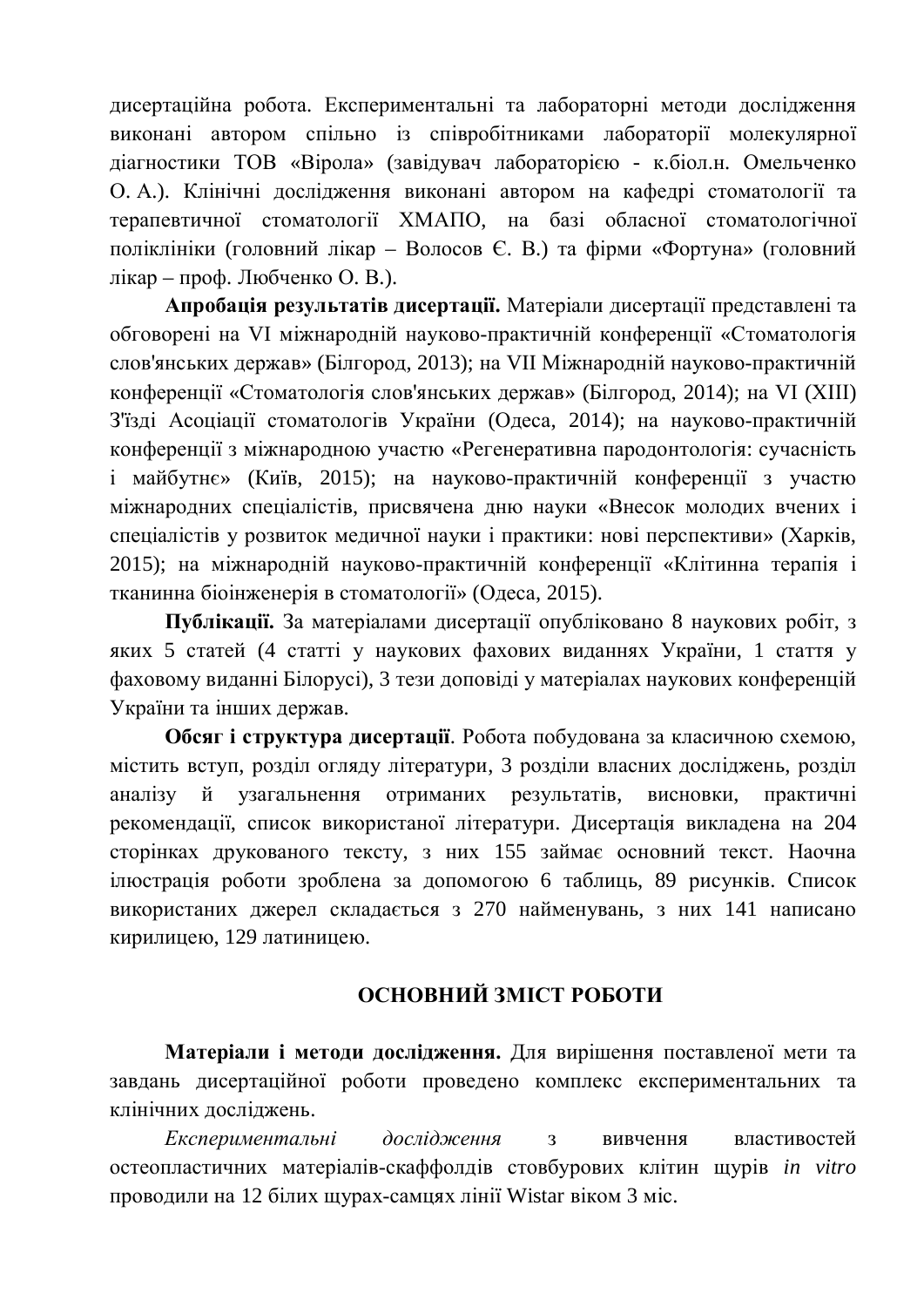Стовбурові клітини кісткового мозку щура наносили на остеопластичні матеріали хімічної та біологічної природи: Біо-Ген (Італія), Биоколаген (Швейцарія), Біо-Осс (Швейцарія), Періоглас (США), Остеоапатит (США), Кергап (Україна), Коллапан Л (Росія), Стимул-Осс (Росія).

Порівняльний аналіз процесу загоєння кісткових дефектів нижньої щелепи кролика при застосуванні матеріалів-скаффолдів з додаванням стовбурових клітин кролика *in vivo* вивчали на 13 кроликах-самцях породи Шиншила масою  $3.0 \pm 0.2$  кг.

Піл внутрішньовенним тіопенталовим наркозом створювали лефект кісткової тканини на всю глибину кортикальної пластинки розміром 0,027 см<sup>3</sup>, який заповнювали наступним чином: дефект під згустком; дефект та мембрана Hypro-SorbF; дефект та Коллапан Л під згустком; дефект, Коллапан Л, мембрана Hypro-SorbF; дефект, Біо-Ген, мембрана Hydro-SorbF; дефект, Кергап, мембрана Hydro-SorbF. Тварин виводили з експерименту на 30 або 60 добу методом повітряної емболії.

В експериментальних дослідженнях з вивчення впливу аутологічних клітин кролика, отриманих з кісткового мозку та жирової тканини, на загоєння дірчастих дефектів альвеолярного відростка розміром 0,027 см<sup>3</sup>, було використано 32 кролика-самця породи Шиншила віком 1 рік масою 3,0  $\pm$  0,2 кг, тварини були розподілені на 8 серійних груп по 4 кролика в кожній.

Під тіопенталовим наркозом з розрахунку 20 мг/кг маси тіла, створювали дефект кісткової тканини на глибину кортикальної пластинки розміром 0,027 см<sup>3</sup>, який заповнювався наступним чином: дефект під згустком; дефект та Коллапан Л; дефект, 100000 од. СККМ, Коллапан Л; дефект, 500000 од. СККМ, Коллапан Л, дефект, 1 млн. од. СККМ, Коллапан Л; дефект, 100000 од. СКЖТ, Коллапан Л; дефект, 500000 од. СКЖТ, Коллапан Л; дефект, 1 млн. од. СКЖТ, Коллапан Л, після чого рану ушивали. Тварин виводили з експерименту методом повітряної емболії на 42 або 90 добу.

*Морфометричні дослідження*. Фрагменти щелеп із зоною регенерату фіксували в 10% розчині нейтрального формаліну, проводили декальцинацію в спиртовому розчині мурашиної кислоти, знежирювали і зневоднювали в ацетонах і спиртах зростаючої міцності (60-96%) і в розчині суміші спиртів та заливали в целлоідин. Гістологічні зрізи в сагітальній площині (6-10 мкм) виготовляли на санному мікротомі «Reichert», фарбували гематоксиліном Вейгерта та еозином, пикрофуксином за Ван-Гізон (Саркисов Д. С., 1996).

Мікроскопічні дослідження проводили на світловому мікроскопі «АХІО Star Plus» (Zeiss, НІМЕЧЧИНА). На комп'ютерних зображеннях мікропрепаратів підраховували клітинні і тканинні компоненти кісткового дефекту на відрізку 165 мкм і вимірювали їх площі. Для морфометричних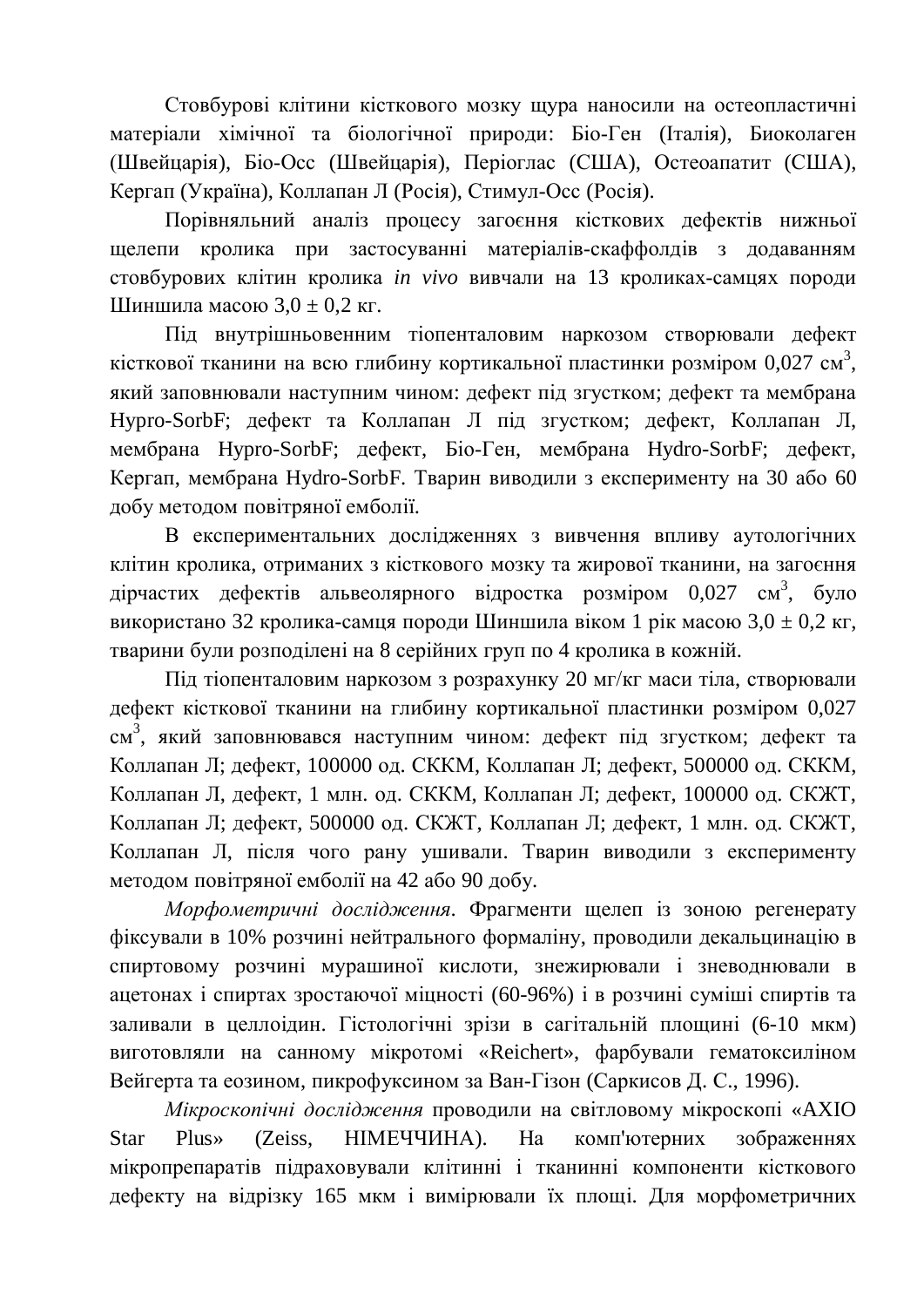показників використовували окуляр і мікрометр «Reichert» (Лилли Р., 1969, Волкова О. В., 1982).

Для аналізу отриманих даних застосовували статистичний аналіз за допомогою комп'ютерних програм "Microsoft Excel" i "Statistica 8" з використанням непараметричних критеріїв. Критичне значення рівня значимості приймалося рівним 0,05 (Лапач С. Н., 2000).

Джерелом первинної культури кісткомозковіх стовбурових клітин був кістковий мозок зі стегнових кісток щурів і клубових кісток кроликів. Підшкірний жир виділяли з невеликого розрізу пахової області кроликів (Петренко А. Ю., 2009).

Клітини виділяли подвійним вимиванням з кістки розчином Хенкса і центрифугуванням отриманої суспензії при 1000 обертів/хвилину протягом 10 хвилин і ресуспензуванням осаду в живильному середовищі. Проводили кількісну оцінку ядровмісних клітин в камері Горяєва у 3% розчині оцтової кислоти та оцінку життєздатності клітин суправітальним забарвленням трипановым синім, після чого клітини висівали в культуральні пластикові флакони площею 75см<sup>2</sup> (РАА, Австрія). Посівна концентрація становила 1x10<sup>3</sup> життєздатних клітин/см<sup>2</sup> культурального флакона. Живильне середовище культивування склалалося з середовища IMDM (Sigma, США),  $10\%$ ембріональної сироватки великої рогатої худоби (EC) (HyClone, США), 150 мкг/мл гентаміцину (Фармак, Україна) та 10 мкг/мл амфотеріцину Б (Sigma, CIIIA).

Після 24-годинної інкубації при температурі 37°С з 5%  $CO^2$  в  $CO^2$ інкубаторі (Sanyo, Японія) клітини, які не прикріпились до субстрату, видаляли, а прикріплені лвічі вілмивали фосфатно-сольовим буфером і культивували. Першу заміну середовища виконували через 48 годин культивування, а далі кожну третю добу. Дослідження адгезії і проліферації культур клітин проводили щоденно з допомогою інвертованого світлового мікроскопа (Ulab, Китай). Кістковомозкові клітини кроликів розсіювали в лунки 24-х секційного культурального планшета 40000 клітин на лунку. Через 24 години в лунки з прикріпленими клітинами переносили досліджувані субстрати і культивували клітини з ними протягом 3-х діб. Клітини знімали з пластини планшета після короткочасної інкубації в 0,25 % розчині трипсину і осаджували центрифугуванням при 1000 об\хв. Концентрацію клітин підраховували в камері Горяєва.

Підшкірний жир виділяли з надрізу в паховій області в шприц. Кубик жиру поміщали в пробірку, в розчин Хенкса. Фрагмент в стерильних умовах подрібнювали, потім інкубували в 0,05% розчині колагенази (collagenase type I, Worthington Biochemical Corporation, USA) протягом 30 хв. Після чого додавали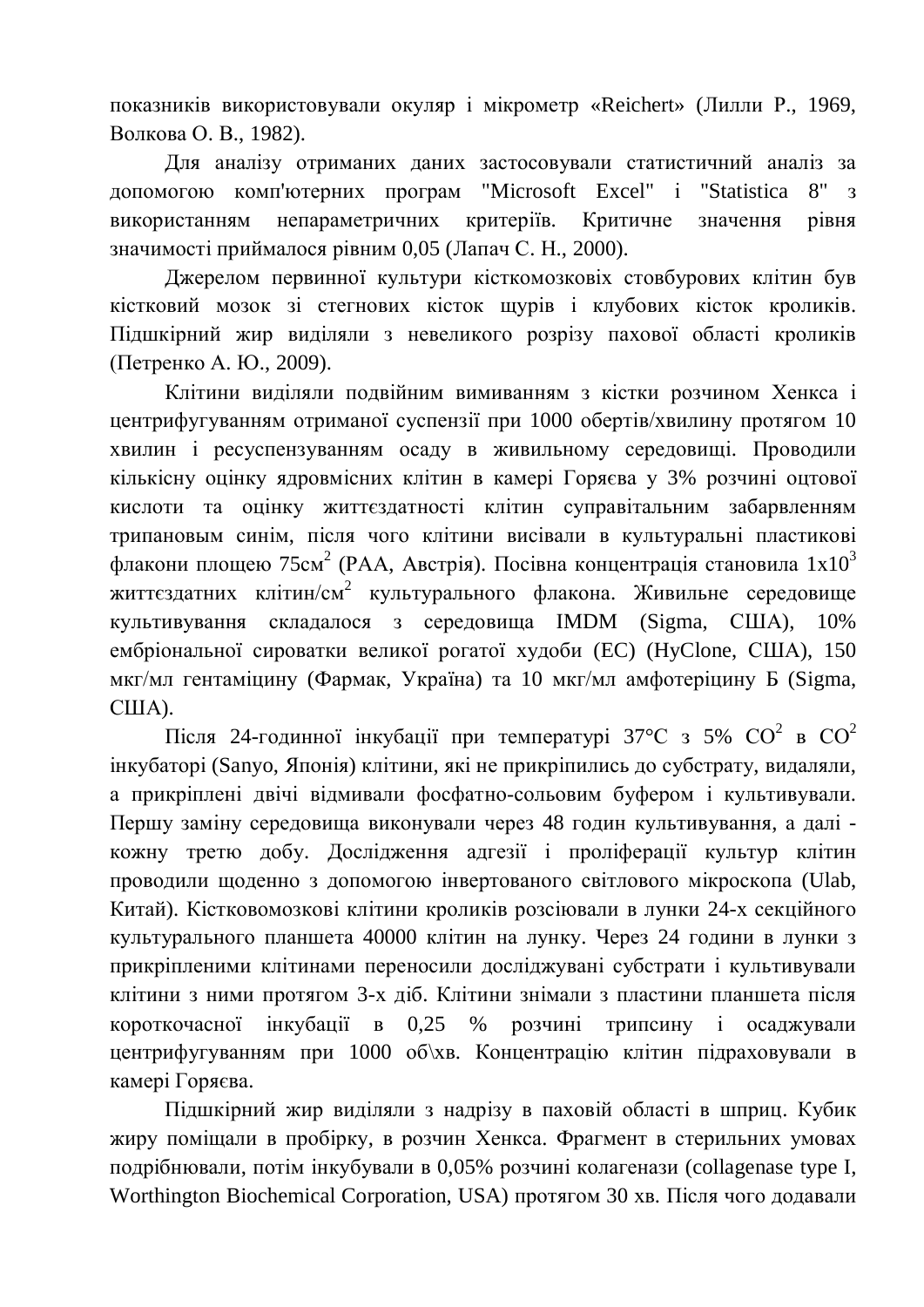повне культуральне середовище і центрифугували протягом 10 хв. при 300g. Отриманий осад ресуспензовали і пропускали через 100-мкм клітинний фільтр (CBD Biosciences, Bedford, MA). Проводили підрахунок клітин в суспензії. Клітини розсіювали в посуд і поміщали в  $CO^2$ -інкубатор (BNR-110, Tabai ESPEC, Osaka) при 37°С і 5%  $CO^2$ . На наступний день в чашках змінювали середовище.

Через 24 години культивування, середу з клітинами, які не прикріпились до субстрату, видаляли. Прикріплені фібробластоподібні клітини культивували в СО2-інкубаторі при 37°С, 5% СО<sup>2</sup> і 100% вологості 7-12 днів, змінюючи середовище кожні три доби. Клітини знімали з дна флакона шляхом короткочасної (5-10 хвилин) інкубації їх у розчині трипсину/ЕДТА, ресуспендували в культуральному середовищі і осаджували центрифугуванням при 300g протягом 10 хвилин. при 300g та пропускали через 100-мкм клітинний фільтр (CBD Biosciences, Bedford, MA). Проводили підрахунок клітин в суспензії. Клітини розсіювали в культуральні флакони і поміщали в  $CO^2$ iнкубатор (BNR-110, Tabai ESPEC, Osaka) при 37°С і 5% С0<sup>2</sup>. На наступний день в чашках змінювали середовище.

При субкультуванні клітини розсіювали в культуральні флакони (Greiner Bio-One GmbH, Germany) в концентрації 2-5х10<sup>3</sup> клітин/см2 і культивували 5-7 днів до досягнення 80% конфлюєнтности. Стромальні клітини утворювали колонії фібробластоподібних клітин на дні флакона. Таким чином, отримували первинну культуру клітин строми кісткового мозку і жирової тканини.

Клінічні методи дослідження. Групу клінічних спостережень склали 20 хворих генералізованим пародонтитом II-III ступеня, яким проведено комплексне лікування, що полягало в професійній гігієні порожнини рота, үсүненні травматичної оклюзії, фармакотерапії, що складалася з прийому антимікробних, остеопротекторних, десенсибілізуючих препаратів, вітамінних комплексів.

Основній групі з 10 хворих-добровольців з діагнозом генералізований пародонтит II-III ступеня на хірургічному етапі лікування при проведенні клаптевих операцій для стимуляції остеогенезу використовували стовбурові клітини, 10 пацієнтам групи контролю проводили аналогічні клаптеві операції без застосування стовбурових клітин.

Обстеження хворих з захворюваннями пародонту проводили за традиційною схемою. Індексну оцінку стану тканин пародонта проводили на підставі класифікації Н.Ф. Данилевського (1994), проба Шиллера-Писарєва, ГІ за Федоровим-Володкіною, індекс кровоточивості за Muhlermann (PBI), кістковий індекс Фукса, рухомість зубів за шкалою Міллера. З використанням системи «Florida Probe» досліджували рецесію ясен, глибину пародонтальних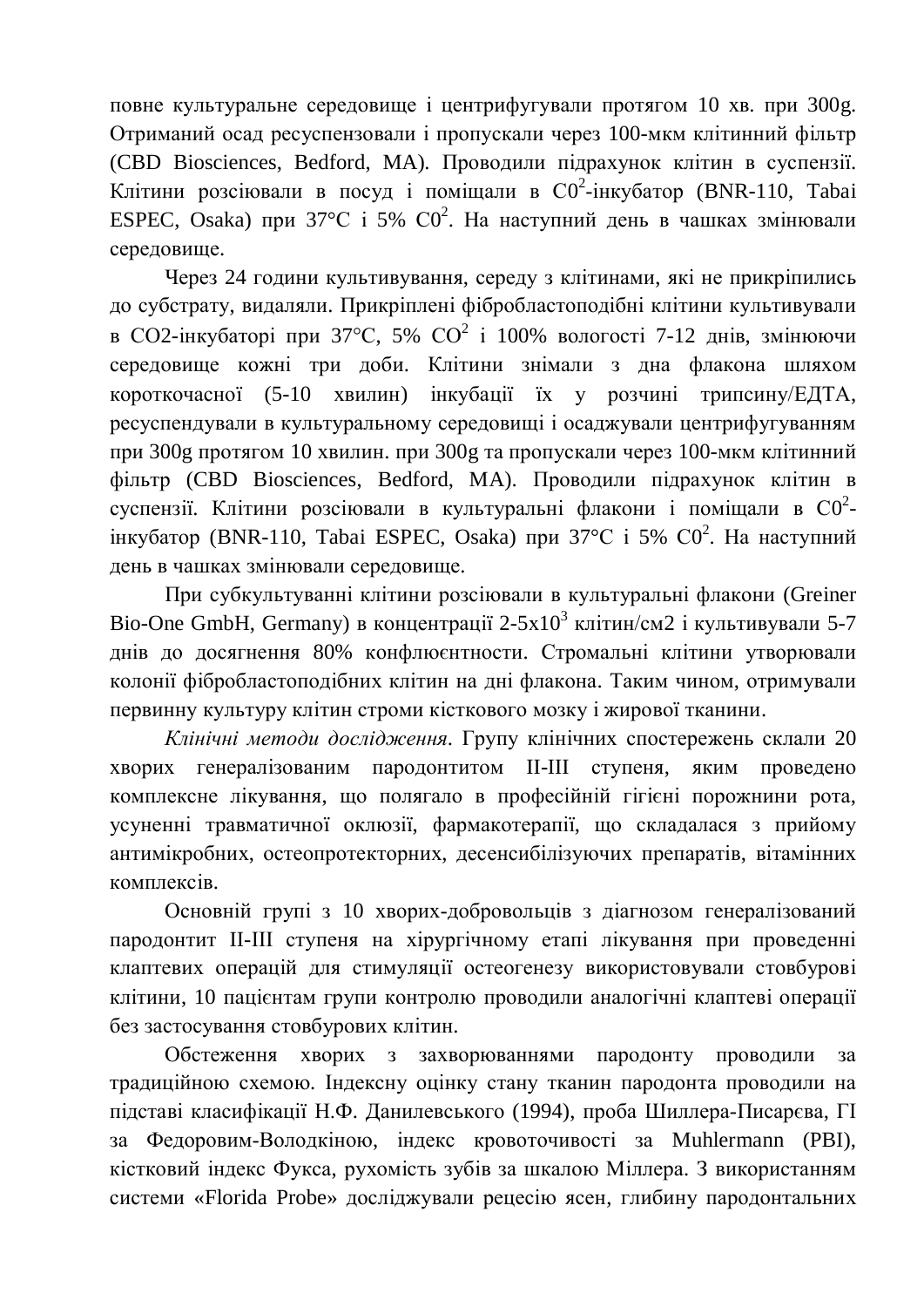кишень, кровоточивість, виділення з пародонтальних кишень, фуркацію, зубний наліт, рухливість, проходили рентгенологічне обстеження.

Хворим робили клаптеву операцію з використанням аутологічних стовбурових клітин з урахуванням обсягу дефекту, що склало 2 млн. стовбурових клітин.

Статистична обробка даних. Отримані цифрові результати обробляли методом математичної статистики. Для параметричних значень проводили розрахунок середньої величини ознаки (М) з обчисленням середньої помилки (m), коефіцієнта Ст'юлента для малої вибірки даних (Т) і вірогідності розходжень (Р). Статистично достовірною вважали різницю при значенні  $P < 0.05$ .

Результати дослідження та їх обговорення. Встановлена цитотоксичність для стовбурових клітин (СК) двох носіїв - Періо-Гласса і Стимул-Осса. Після додавання їх до культури клітини швидко деградували. Коллапан, Біо-Ген, Биоколаген, Біо-Осс, Остеопатит, Кергап - не чинили негативного впливу на СК, що обгрунтовує можливість їх використання в якості клітинних носіїв в регенеративної терапії, найкращий результат показав Коллапан.

Дослілжено процес загоєння кісткових лефектів нижньої шелепи кролика при застосуванні остеопластичних матеріалів - скаффолдів з додаванням кісткових клітин кролика *in vivo*.

Дефект+мембрана. На 30 добу був дефект округлої форми, заповнений фібро-ретикулярною тканиною - 51%, остеоидом - 23% і губчастою кістковою тканиною - 14%, некроз становив 12%. На 60 добу ділянки некрозу і секвестрів - 10%, крупнопетлиста губчаста кісткова тканина - 50%. Щільність клітин низька. У міжтрабекулярних просторах - пухка сполучна тканина з фібробластами і лімфоцитами складала 40%.

Коллапан+мембрана. На 30 добу в області дефекту некротичні тканини становили 14%, губчаста кісткова тканина - 45%, сполучна тканина з високою щільністю остеобластів складала 28%, ділянки коллапану в товщі кісткової тканини - 13%. На 60 добу в області дефекту компактна і губчаста кісткова тканина становила 78%, некроз - 10%, стрічкоподібні острівці фіброретикулярної тканини складали 13% з великими вогнищами остеоїду. Коллапан у вигляді поодиноких невеликих фрагментів, замурованих у кісткову тканину становив - 9%.

Коллапан+мембрана+стромальні клітини. На 30 добу некротичні ділянки становили - 8%, губчаста дрібнопетляста кісткова тканина - 56%. Кісткові трабекули з високою щільністю остеоцитів, по периферії яких містяться остеобласти, дрібні фрагменти залишків Коллапана, замуровані в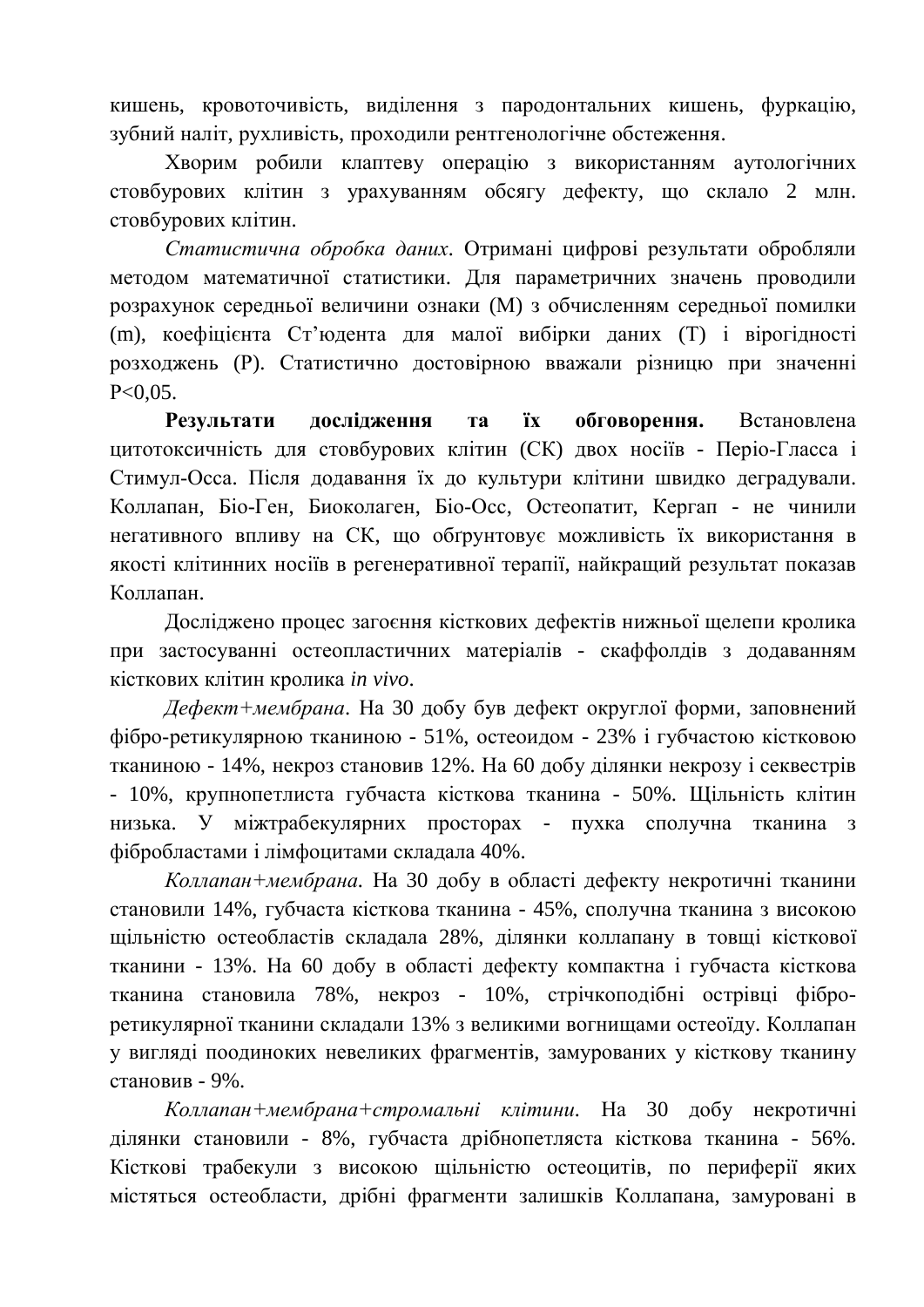кісткову тканину становили 6%. Фібро-ретикулярна тканина з клітинами остеобластичного напрямку - 30%. На 60-ту добу компактна і губчаста кістка становила 84%, зона некрозу - 4%, дрібні фрагменти Коллапану, замуровані в кісткову тканину без сполучнотканинної капсули становили - 3%, невеликі ділянки грубоволокнистої сполучної тканини між генераціями компактної кістки - 9%.

*Био-Ген+мембрана+стромальні клітини*. На 30 добу некроз, секвестрація і інфільтрація лейкоцитами становили 20%, фрагменти матеріалу Біо-Ген - 7%, губчаста кісткова тканина з низькою шільністю остеоцитів і остеобластів - 33%, грануляційна тканина з високою щільністю фібробластів - 30%. На 60 добу некроз і секвестрація - 14%, фібро-ретикулярна - 20%, губчаста кісткова тканина з низькою щільністю остеоцитів становила 54%. Пухка сполучна тканина у міжтрабекулярних просторах – 6%, і фрагменти Біо-Ген - 6%.

*Кергап+мембрана+стромальні клітини*. На 30 добу некроз становив 9%, остеогенна фібро-ретікулярна тканина - 42%, губчаста кісткова тканина - 41%, фрагменти кергапа - 8%. На 60 добу некроз - 6%, губчаста тканина - 65%, фібро-ретикулярна тканина з остеогенними потенціями - 22%, фрагменти Кергапа -  $7\%$ .

В експериментальних лослілженнях вивчено вплив аутологічних клітин кролика в кількості 100 тисяч, 500 тисяч, 1 мільйон, отриманих з кісткового мозку та жирової тканини, на загоєння дірчастих дефектів альвеолярного відростку, об'ємом 0,027 см<sup>3</sup>.

На 42 добу після введення 100 тисяч аутологічних СКЖТ з коллапаном (табл.1) некротичні ділянки займали 6%, гематома - 8%, грануляційна тканина -54%, остеоїд - 20%, дрібнопетляста мережа кісткових трабекул 12%.

На 90 добу гематома і некротичні ділянки становили 4%, клітинноволокниста тканина - 66%, дрібно-і крупнопетляста мережа кісткових трабекул 20% і 10% відповідно.

На 42 добу після введення 500 тисяч аутологічних СКЖТ в структурі регенерату 1% складала гематома, 55% - клітинно-волокниста тканина, 12% остеоїд, 32% - новоутворені кісткові трабекули. На 90 добу клітинноволокниста тканина становила 8%, мережа остеоїдних і дрібних кісткових трабекул - 55%, крупнопетлястих - 9%. В периферичних ділянках формувався кортикальний шар - 7%.

На 42 добу після введення 1 млн. аутологічних СКЖТ 3% складали ділянки некрозу, 39% - грануляційна тканина, 8% - клітинно-волокниста тканина, 10% - остеоїд, 40% - новоутворені кісткові трабекули.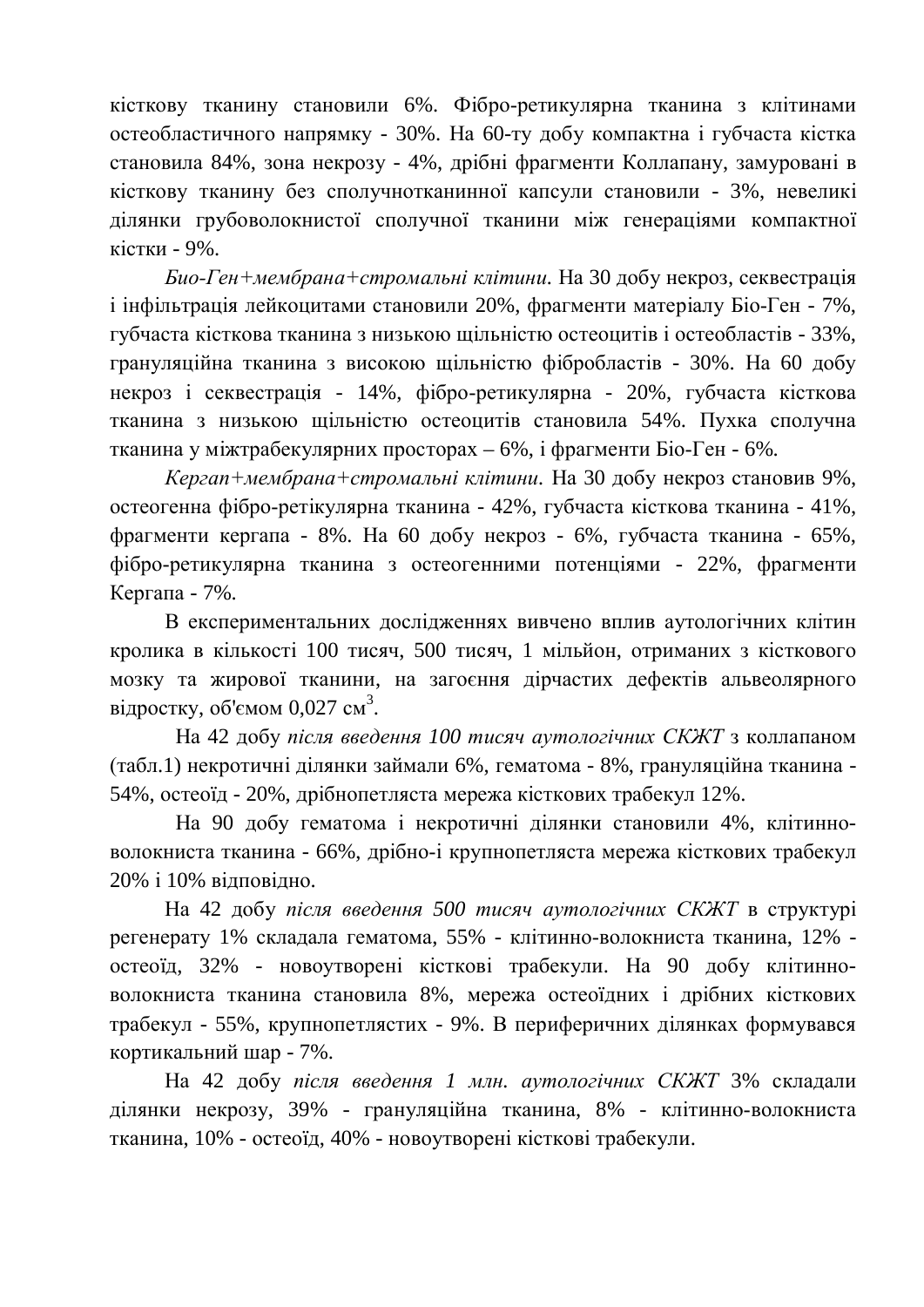На 90 добу після введення 1 млн. аутологічних СКЖТ грануляційна тканина становила 48 %, дрібні і крупні трабекули -27% 23% відповідно, остеоілна тканина – 7%, лілянки некрозу і секвестри – 3%.

*Таблиця 1* 

| $\mathbf{m}$ is $\mathbf{r}$ and $\mathbf{r}$ (cross $\mathbf{r}$ ) |               |                |               |                |              |          |  |
|---------------------------------------------------------------------|---------------|----------------|---------------|----------------|--------------|----------|--|
| Показники                                                           | 100 тис. СКЖТ |                | 500 тис. СКЖТ |                | 1 млн. СКЖТ  |          |  |
| $B\%$ %                                                             | $42 \mu$ оба  | 90 доба        | 42 доба $ $   | 90 доба        | $42 \mu$ оба | 90 доба  |  |
| зона некрозу                                                        | 6             | $\overline{4}$ | $\theta$      | $\theta$       | 3            | 3        |  |
| гематома                                                            | 8             | $\overline{0}$ |               | $\overline{0}$ | $\theta$     | $\theta$ |  |
| грануляційна                                                        | 54            | 66             | 0             | 8              | 39           | 38       |  |
| тканина                                                             |               |                |               |                |              |          |  |
| КЛ1ТИННО-                                                           | $\theta$      | $\theta$       | 55            | $\theta$       | 8            | $\Omega$ |  |
| волокниста тканина                                                  |               |                |               |                |              |          |  |
| остеоїдна тканина                                                   | 20            | $\theta$       | 12            | $\Omega$       | 10           | 7        |  |
| дрібні кісткові                                                     | 12            | 20             | 32            | 55             | 40           | 27       |  |
| трабекули                                                           |               |                |               |                |              |          |  |
| великі кісткові                                                     | $\Omega$      | 10             | $\Omega$      | 30             | $\Omega$     | 23       |  |
| трабекули                                                           |               |                |               |                |              |          |  |
| кортикальний шар                                                    | ⋂             | 0              |               | 7              |              |          |  |

**Характеристика морфологічних змін структури регенерату кістки Н**а 42 **і** 90 лобу (СКЖТ)

На 42 добу після введення 100 тисяч аутологічних СККМ (табл. 2) 5% регенерату займали некротичні тканини, 35% - грануляційна тканина, 28% остеоїдна тканина, дрібнопетляста мережа кісткових трабекул – 32%.

На 90 добу некроз займав 3%, 32% - остеоїд, 32% - дрібнопетляста, 21% - крупнопетляста мережа кісткових балочок, 12% - грануляційна тканина.

На 42 добу після введення 500 тисяч аутологічних СККМ 1% займав некроз, клітинно-волокниста тканина складала 13%, 4% - остеоїд, 36% дрібнопетляста кісткова тканина, 46% - крупнопетляста кісткова тканина.

На 90 добу виявлялася цілісна структура з новоутвореної кісткової тканини, в якій 38% займала дрібнопетляста мережа кісткових трабекул, 46% крупнопетляста мережа кісткових трабекул, 16% - кортикальний шар.

На 42 добу після введення 1 млн аутологічних СККМ 6% займали некроз, 4% - грануляційна тканина, 40% - крупнопетляста мережа кісткових трабекул, 30% - остеоїд, 20% - безкліткове поле, заповнене гомогенними еозинофільними масами. На 90 добу некроз займав 1%, клітинно-волокниста тканина - 15%, остеоїд – 33%, дрібно- і крупнопетляста мережа кісткових трабекул 35% і 16% відповідно.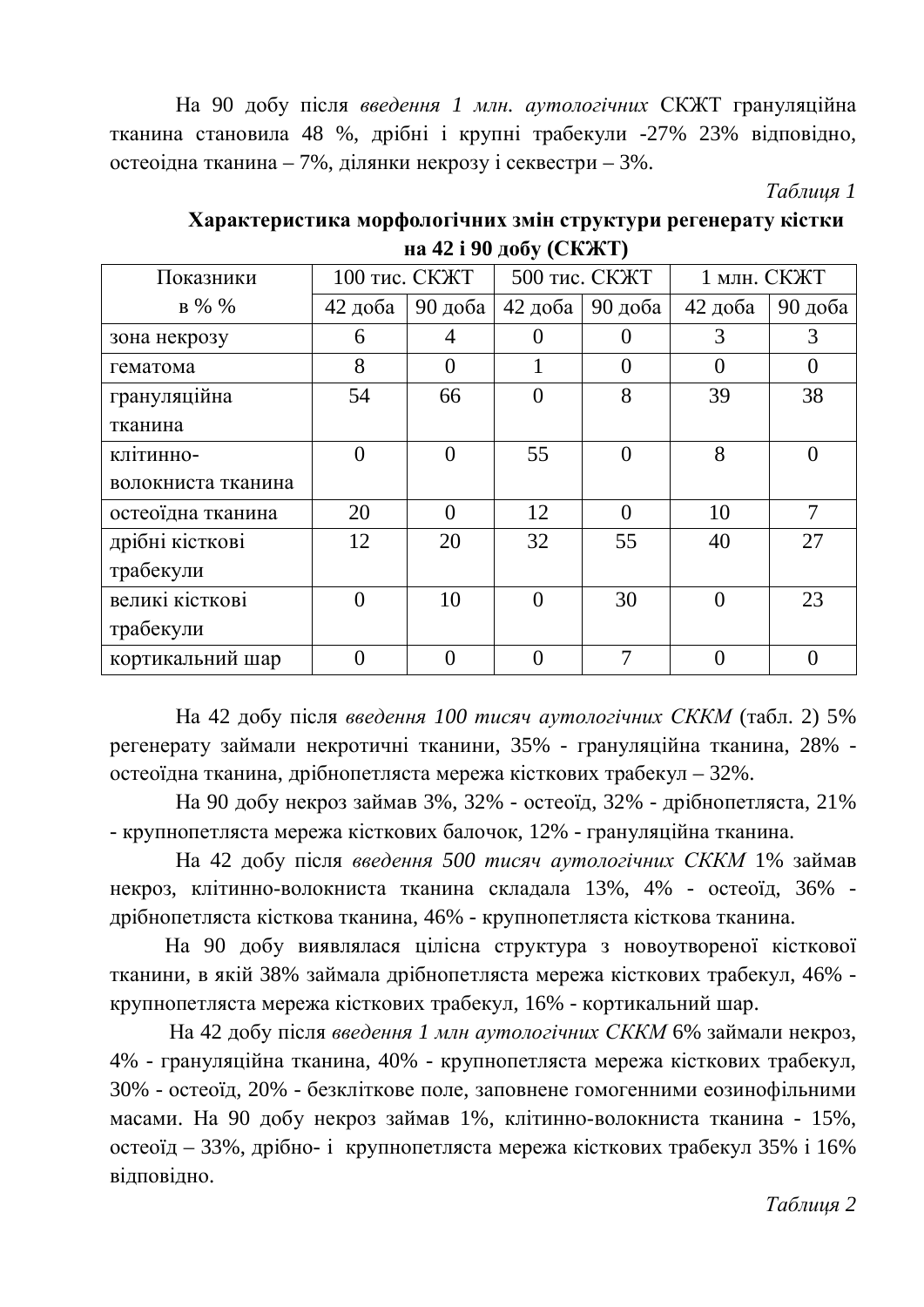| Показники            | 100 тис. СККМ |                | $\cdots$ $\cdots$ $\cdots$ $\alpha$<br>500 тис. СККМ |                | 1 млн. СККМ |                |
|----------------------|---------------|----------------|------------------------------------------------------|----------------|-------------|----------------|
|                      |               |                |                                                      |                |             |                |
| $B\%$ %              | 42 доба       | 90 доба        | 42 доба                                              | 90 доба        | 42 доба     | 90 доба        |
| зона некрозу         | 5             | 3              |                                                      | $\theta$       | 6           |                |
| гематома             | $\theta$      | $\overline{0}$ | $\theta$                                             | $\theta$       | $\theta$    | $\overline{0}$ |
| грануляційна тканина | 35            | 12             | $\theta$                                             | $\overline{0}$ | 4           | $\overline{0}$ |
| клітинно-волокниста  | $\theta$      | $\overline{0}$ | 13                                                   | $\overline{0}$ | $\Omega$    | 15             |
| тканина              |               |                |                                                      |                |             |                |
| остеоїдна тканина    | 28            | 32             | $\overline{4}$                                       | $\theta$       | 30          | 33             |
| дрібні кісткові      | 32            | 32             | 36                                                   | 38             | $\Omega$    | 35             |
| трабекули            |               |                |                                                      |                |             |                |
| крупні кісткові      |               | 21             | 46                                                   | 46             | 40          | 16             |
| трабекули            | $\theta$      |                |                                                      |                |             |                |
| кортикальний шар     | $\theta$      | $\theta$       | $\Omega$                                             | 16             | $\Omega$    | $\theta$       |
| безкліткове поле     | 0             | $\Omega$       | $\Omega$                                             | $\theta$       | 20          | $\theta$       |

**Характеристика морфологічних змін структури регенерату кістки <u><b>(α**γ 42 **i** 90 **<u></u></u></u>**  $\overline{100}$  **(***C***KKM)**</u>

Було проведено порівняльну характеристику репаративного остеогенезу при застосуванні стовбурових клітин кісткового мозку та жирової тканини. У всіх дослідних групах при введенні СК, отриманих як з жирової тканини, так і з кісткового мозку, на носії Коллапан, відмічається стимуляція остеогенезу. Однак, згідно морфометричним даним, виявлено, що на 42 добу утворювання остеогенних тканин у групах з введенням СККМ було на 14% більше, порівняно з СКЖТ. На 90 добу утворення остеогенних тканин у групах тварин, яким вводили СККМ, було в 3 рази більше, ніж у групах з введенням СКЖТ. Якщо порівняти структуру тканин регенерату, залежно від кількості клітин, більш оптимальною та інтенсивною була стимуляція остеогенезу при введенні 500 тис. СККМ для дефекту об'ємом 0,027 см<sup>3</sup>.

Результати клінічних досліджень. При первинному обстеженні середні показники індексної оцінки стану пародонта у хворих обох груп були рівнозначними. Проба Шиллера-Писарєва 5,15  $\pm 0.05$ ,  $\Gamma$ I за Федоровим-Володкіною 3,0  $\pm$ 0,5, індекс кровоточивості за Muhlermann (PBI) - 3,0 $\pm$ 0,05, кістковий індекс Фукса - 0,48±0,05, рухомість зубів за шкалою Міллера - 1-2  $(\text{табл. } 3)$ .

*Ɍɚɛɥɢɰɹ 3*

| Показники | первинне    |    | Через |           | Через      |    |
|-----------|-------------|----|-------|-----------|------------|----|
|           | дослідження |    |       | 6 місяців | 12 місяців |    |
|           |             | ┻┻ |       | ᅭ         |            | 11 |

Індексна оцінка стану пародонту до і після комплексного лікування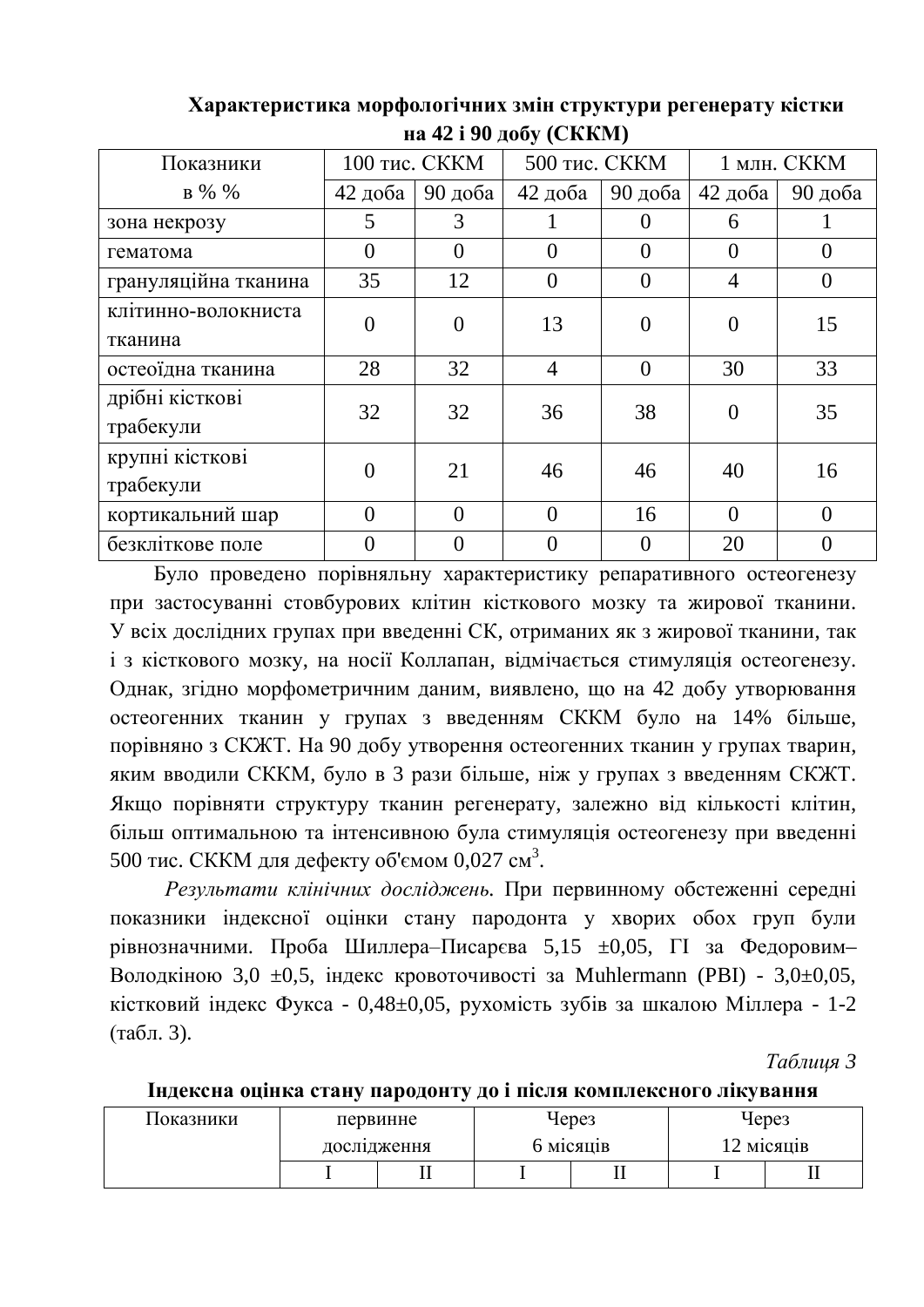| Проба Шиллера -    | $5,15\pm0.05$  | $5,15+0,05$    | $1,3+0,1$    | $1,8+0,05$   | $1,3 \pm 0,1$ | $2,0 \pm 0.5$ |
|--------------------|----------------|----------------|--------------|--------------|---------------|---------------|
| Пісарева           | $p_1 > 0.05$   |                | p<0,05       | p<0.05       | p<0,05        | p<0,05        |
|                    |                |                | $p_1 < 0.05$ |              | $p_1 > 0.05$  |               |
| П по Федорову -    | $3,0 \pm 0.5$  | $3.0 \pm 0.5$  | $1,1\pm 0,1$ | $1,3+0,03$   | $1,1 \pm 0,1$ | $1,3 \pm 0,5$ |
| Володкиной         | $p_1 > 0.05$   |                | p<0,05       | p<0,05       | p<0,05        | p<0,05        |
|                    |                |                | $p_1 > 0.05$ |              | $p_1 > 0.05$  |               |
| Індекс крово-      | $3.0 \pm 0.05$ | $3.0 \pm 0.05$ | $\theta$     | $1,0+0,02$   | $\theta$      | $2,0 \pm 0,3$ |
| точивости по       | $p_1 > 0.05$   |                |              | p<0.05       |               | p<0,05        |
| Muhlermann (PBI)   |                |                |              |              |               |               |
| Кістковий індекс   | $0,48\pm0,05$  | $0,48\pm0,05$  | $0,73\pm0.5$ | $0,70\pm0,5$ | $0,74\pm0.5$  | $0,64\pm0.3$  |
| Фукса              | $p_1 > 0.05$   |                | p<0.05       | p<0,05       | p<0,05        | p<0,05        |
|                    |                |                | $p_1 > 0.05$ |              | $p_1 < 0.05$  |               |
| Рухомість зубів за | $1 - 2$        | $1-2$          | $\theta$     | $\theta$     | $\theta$      | $\theta$      |
| шкалою Міллера     | $p_1 > 0.05$   |                |              |              |               |               |
|                    |                |                |              |              |               |               |

Примітка. р – достовірність розрахована по відношенню до показників первинного обстеження,  $p_1 -$  по відношенню до групи порівняння.

Через 6 місяців після закінчення хірургічного етапу комплексного лікування пацієнти контрольної групи відзначали випадки кровоточивості при чищенні зубів і при прийомі твердої їжі. У них з'явився м'який наліт на зубах у фронтальній ділянці нижньої щелепи. Проба Шиллера-Писарєва 1,8±0,5; ГІ за Федоровим-Володкіною 1,3 $\pm$ 0,3; індекс кровоточивості за Muhlermann(PBI) 1,0 $\pm$ 0,07, кістковий індекс Фукса - 0,70 $\pm$ 0,05, рухомість зубів відсутня.

Пацієнти основної групи скарг не пред'являли. Проба Шиллера–Писарєва 1,3 $\pm$ 0,1,  $\Gamma$  за Федоровим–Володкіною 1,1 $\pm$ 0,1, індекс кровоточивості за Muhlermann (PBI) – 0, кістковий індекс Фукса - 0,73 $\pm$ 0,05, рухомість зубів відсутня.

Через 12 місяців результати об'єктивного дослідження мали ще більші відмінності. Хворі контрольної групи пред'являли скарги на наявність запалення пародонту, окремі ясенні сосочки в найбільш важких ділянках мали синюшний відтінок, були пастозні, кровоточили при зондуванні. Проба Шиллера-Писарєва 2,0±0,5, ГІ за Федоровим-Володкіною 1,3±0,5. Індекс кровоточивості за Muhlermann (PBI) –  $2\pm 0.3$ , кістковий індекс Фукса 0,64 $\pm 0.05$ .

У хворих дослідної групи скарг практично не було. Проба Шиллера-Писарєва 1,3±0,1, ГІ за Федоровим-Володкіною 1,1±0,1. Індекс кровоточивості за Muhlermann (PBI) – 0, кістковий індекс Фукса 0,74 $\pm$ 0,05, рухомість зубів відсутня.

У хворих контрольної групи на ортопантомограмах зазначалося ущільнення, посилення кісткового малюнка, в порівнянні з вихідними.

Рентгенологічно у хворих дослідної групи визначалося збільшення висоти міжальвеолярних перегородок на 1-1,5мм, порівняно з доопераційними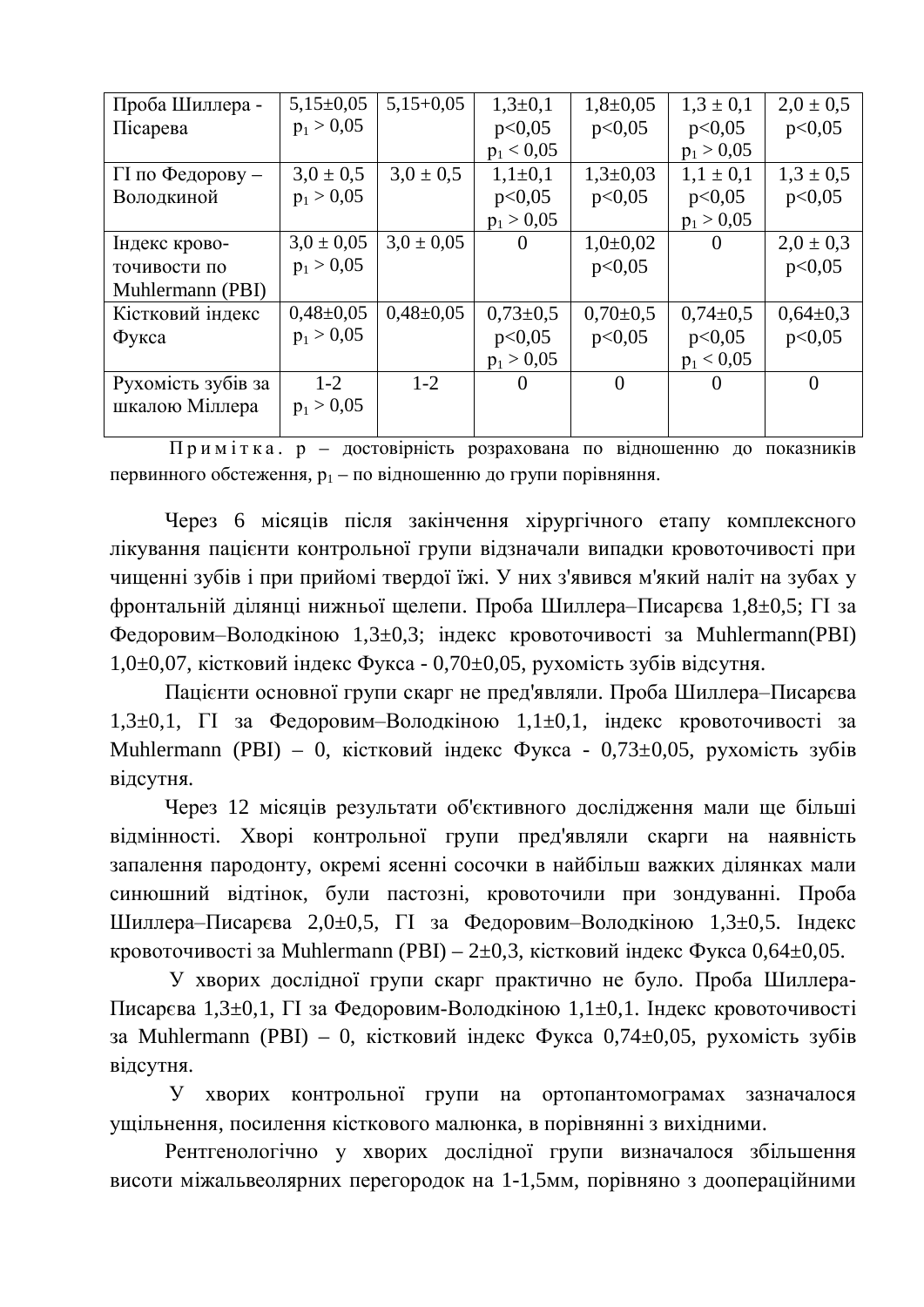ортопантомограмами. Відзначалося збільшення щільності малюнка губчастої кістки міжзубних перегородок, збільшення його рентгенконтрастності.

Наведені дані свідчать про те, що застосування аутологічних стовбурових клітин на хірургічному етапі комплексного лікування хвороб пародонту має явні переваги над традиційними хірургічними методами лікування цих захворювань, оскільки відбувається відновлення структури пародонту, усуваються пародонтальні кишені, встановлюється тривала ремісія, що підтверджується покращенням рівня гігієни порожнини рота, нормалізацією індексної оцінки стану пародонту, процесами регенерації кісткової тканини альвеолярного відростка.

#### **ВИСНОВКИ**

У дисертаційній роботі представлено експериментально й клінічно обґрунтоване нове рішення актуального для сучасної стоматології завдання підвищення ефективності хірургічного етапу комплексного лікування генералізованого пародонтиту методом направленої регенерації кісткової тканини з використанням аутологічних стовбурових клітин з кісткового мозку та жирової тканини з Коллапаном в якості скаффолла.

1. За результатами дослідження остеопластичних матеріалів штучного і природного походження в якості скаффолдів для стовбурових клітин встановлено, що Біо-Осс, ОссаБейс, Остеопатит, Кергап, Коллапан Л забезпечують адгезію, проліферацію і не мають цитотоксичної дії на СККМ, придатні для використання в якості носія в клітинній терапії, найкращий результат одержано у разі використання Коллапану.

2. Встановлено, що аутологічні стовбурові клітини, введені в область дефекту з Коллапаном, забезпечують повноцінну регенерацію кісткової тканини. На 30 добу сформована мережа кісткових трабекул з високою щільністю остеоцитів на їх поверхні з вираженим остеобластичним диференціюванням клітин. На 60 добу в тканинах регенерату превалює кісткова тканина.

3. Доведено, що на 42 добу остеогенних тканин в групах з введенням СККМ було на 14% більше, а на 90 добу в 3 рази більше, ніж у групах з СКЖТ.

4. Визначено, що після введення 500 тисяч аутологічних СКЖТ з Коллапаном в дефект розміром 0,027 см<sup>3</sup> в період з 42 до 90 діб визначалася істотна якісна зміна темпів остеогенезу в структурі регенерату, що призвело до значного збільшення новоутворених кісткових структур (з 44% до 85%). Введення 500 тисяч аутологічних СККМ з Коллапаном за 90 діб призвело до відновлення гістологічної структури нижньої щелепи кролика.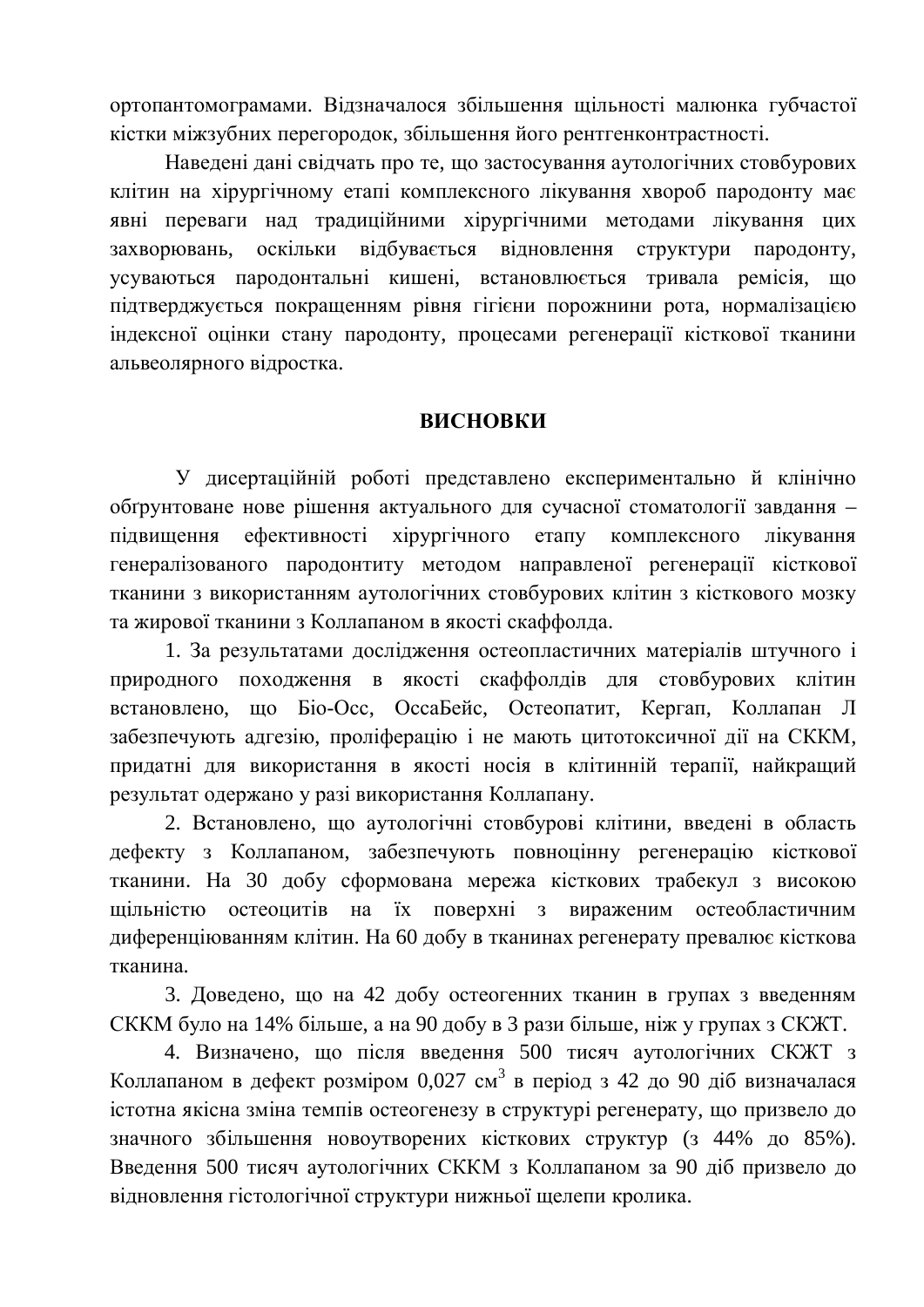5. Доведено, що застосування аутологічних стовбурових клітин на хірургічному етапі комплексного лікування хвороб пародонту має явні переваги перед традиційними хірургічними методами лікування цих захворювань, оскільки відбувається відновлення структури пародонту, усуваються пародонтальні кишені, встановлюється тривала ремісія.

## ПРАКТИЧНІ РЕКОМЕНДАЦІЇ

Виходячи з отриманих результатів даного дослідження пропонуємо наступний план лікування хворих с запальними захворюваннями пародонту:

1. Обов'язкове клінічне обстеження лікарем-стоматологом і суміжними фахівцями. Для об'єктивної оцінки перебігу пародонтиту необхідно проводити індексну оцінку стану пародонту, рентгенологічне дослідження. На етапі планування і в процесі комплексного лікування оцінювати рівень стоматологічного здоров'я пацієнта: стан твердих тканин зубів, індексну оцінку стану тканин пародонту, рівень гігієни порожнини рота.

2. Пропонуємо при необхідності хірургічного лікування генералізованого пародонтиту проводити клаптеві операції з використанням метола направленої регенерації кісткової тканини з застосуванням аутологічних стовбурових клітин з кісткового мозку на скаффолді з Коллапана. Забір, культивацію та, в разі необхідності, кріоконсервування стовбурових клітин кісткового мозку здійснювати в Центрі опіків, реконструктивної і пластичної хірургії на базі Харківської міської клінічної лікарні № 4 швидкої невідкладної допомоги їм. О. В. Мєшанінова.

3. При застосуванні в клінічній практиці аутологічних стовбурових клітин кісткового мозку та жирової тканини для прискорення процесу остеогенезу потрібно проводити підрахунок їх оптимальної кількості в залежності від обсягу оперативного втручання.

# СПИСОК ОПУБЛІКОВАНИХ ПРАЦЬ ЗА ТЕМОЮ ДИСЕРТАЦІЇ:

1. Цыганова И. В. Комплексное лечение больных генерализованным пародонтитом с применением метода направленной регенерации альвеолярного отростка / И. В. Цыганова, В. Ф. Куцевляк, В. И. Куцевляк, // Вісник стоматологіі. –2015. – № 3. – С. 37-40. Автор проводила клінічні обстеження, *ɚɧɚɥɿɡɭɜɚɥɚɪɟɡɭɥɶɬɚɬɢ, ɩɪɨɜɨɞɢɥɚɫɬɚɬɢɫɬɢɱɧɭɨɛɪɨɛɤɭɬɚɛɪɚɥɚɭɱɚɫɬɶɭ ɧɚɩɢɫɚɧɧɿɫɬɚɬɬɿ.*

2. Куцевляк В. Ф. Особенности заживления дырчатых дефектов угла челюсти кролика при введении 100 тыс. аутологичных СК костного мозга и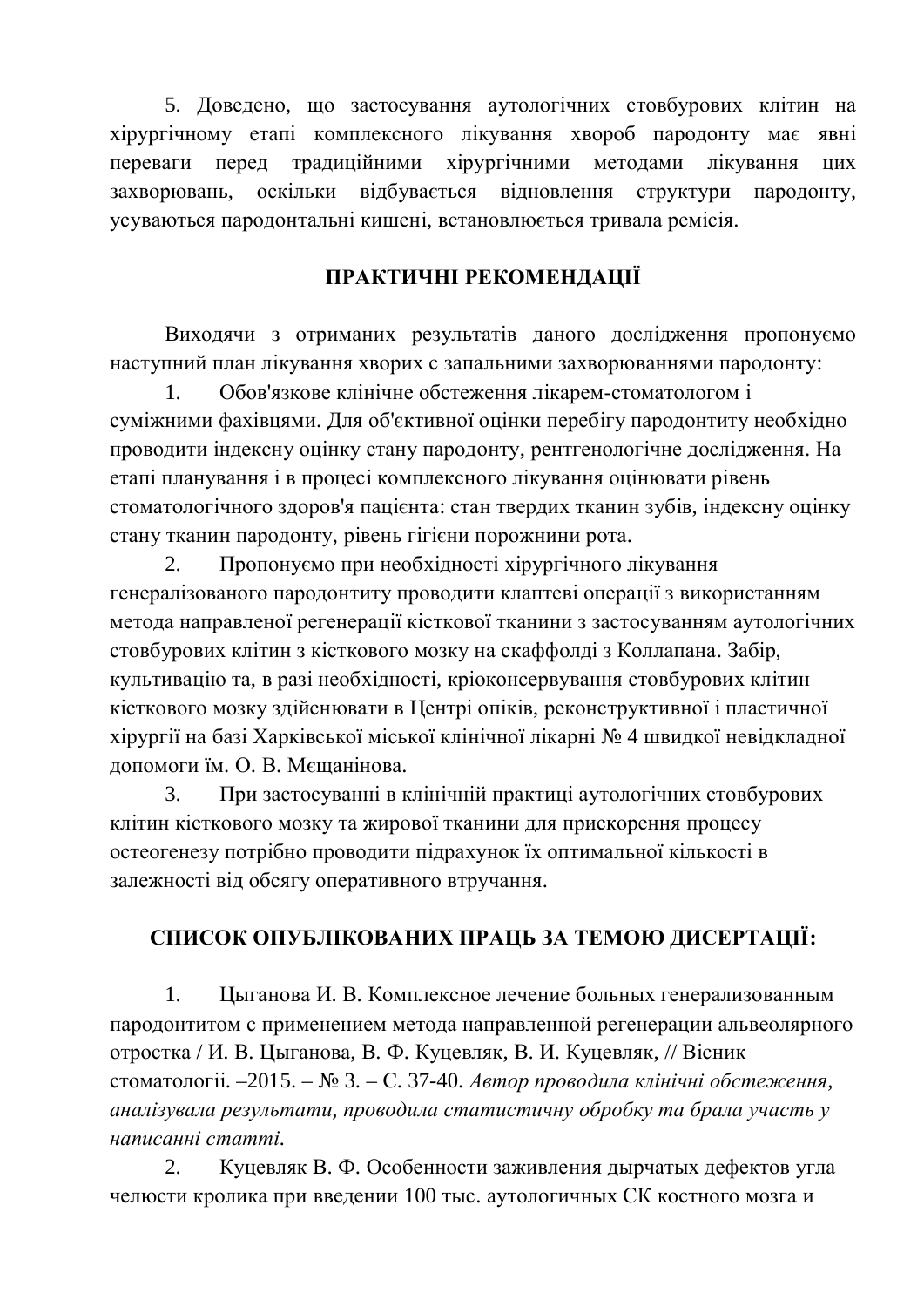жировой ткани / В. Ф. Куцевляк, В. И. Куцевляк, И. В. Цыганова // Інновації в стоматології. – 2015. – № 3. – С. 18-22. Автору належить участь у проведенні  $\epsilon$ кспериментальних досліджень, статистична обробка даних, написання  $c$ *mammi*.

3. Куцевляк В. Ф. Изучение динамики регенерации костных дефектов альвеолярного отростка с использованием аутологичных стволовых клеток костного мозга животных / В. Ф. Куцевляк, В. И. Куцевляк, Е. А. Омельченко, А. С. Забирник, И. В. Цыганова // Проблеми безперервної медичної освіти та науки. – 2015. – № 2 (18). - С. 47-51. *Автор брала участь у експерименті*, *ɚɧɚɥɿɡɿɪɟɡɭɥɶɬɚɬɿɜ, ɫɬɚɬɢɫɬɢɱɧɨʀɨɛɪɨɛɰɿɞɚɧɢɯɿɧɚɩɢɫɚɧɧɿɫɬɚɬɬɿ.*

4. Куцевляк В. Ф. Направленная регенерация костных дефектов альвеолярного отростка с использованием аутологичных стволовых клеток / В. Ф. Куцевляк, В. И. Куцевляк, И. В. Цыганова, Е. А. Омельченко, А. С. Забирник // Стоматологический журнал (Беларусь). – 2015. –  $\mathcal{N}_2$ . – С. 120-123. *Ⱥɜɬɨɪɭɧɚɥɟɠɢɬɶɭɱɚɫɬɶɭɩɪɨɜɟɞɟɧɧɿɟɤɫɩɟɪɢɦɟɧɬɚɥɶɧɢɯɞɨɫɥɿɞɠɟɧɶ,*  $c$ *mamистична обробка даних, написання статті.* 

5. Куцевляк В. Ф. Направленная регенерация костных дефектов альвеолярного отростка с использованием стволовых клеток жировой ткани на коллапановой подложке у экспериментальных животных / В. Ф. Куцевляк. В. И. Куцевляк, Е. А. Омельченко, А. С. Забирник, И. В. Цыганова // Інновації в стоматології. – 2014. – № 3. – С. 21-25. Автору належить участь у проведенні  $\alpha$ *вкспериментальних досліджень, статистична обробка даних, написання*  $c$ *mammi*.

6. Куцевляк В. Ф. Репаративный остеогенез дефектов нижней челюсти с использованием стволовых клеток жировой ткани (СКЖТ) на коллапановой подложке у экспериментальных животных / В. Ф. Куцевляк, В. И. Куцевляк, Е. А. Омельченко, И. В. Цыганова, А. С. Забирник // Стоматология славянских государств: междунар. науч.-практ. конф., г. Белгород: тези допов. – Белгород: ИД «Белгород», 2014. – С. 206-209. *Автору належить участь у* проведенні експериментальних досліджень, статистична обробка даних, *ɧɚɩɢɫɚɧɧɹɬɟɡ.*

7. Куцевляк В. Ф. Транспортные свойства костнопластических материалов как носителей культуры клеток / В. Ф. Куцевляк, В. И. Куцевляк, И. В. Цыганова // Стоматология славянских государств: междунар. науч.практ. конф., г. Белгород: тези допов. – Белгород: ИД «Белгород», 2013. – С. 220-222. Автор брала участь у експерименті, аналізі результатів, *cmamucmuчної обробці даних і написанні тез.* 

8. Куцевляк В. Ф. Репаративный остеогенез дефектов нижней челюсти с использованием стволовых клеток жировой ткани (СКЖТ) на коллапановой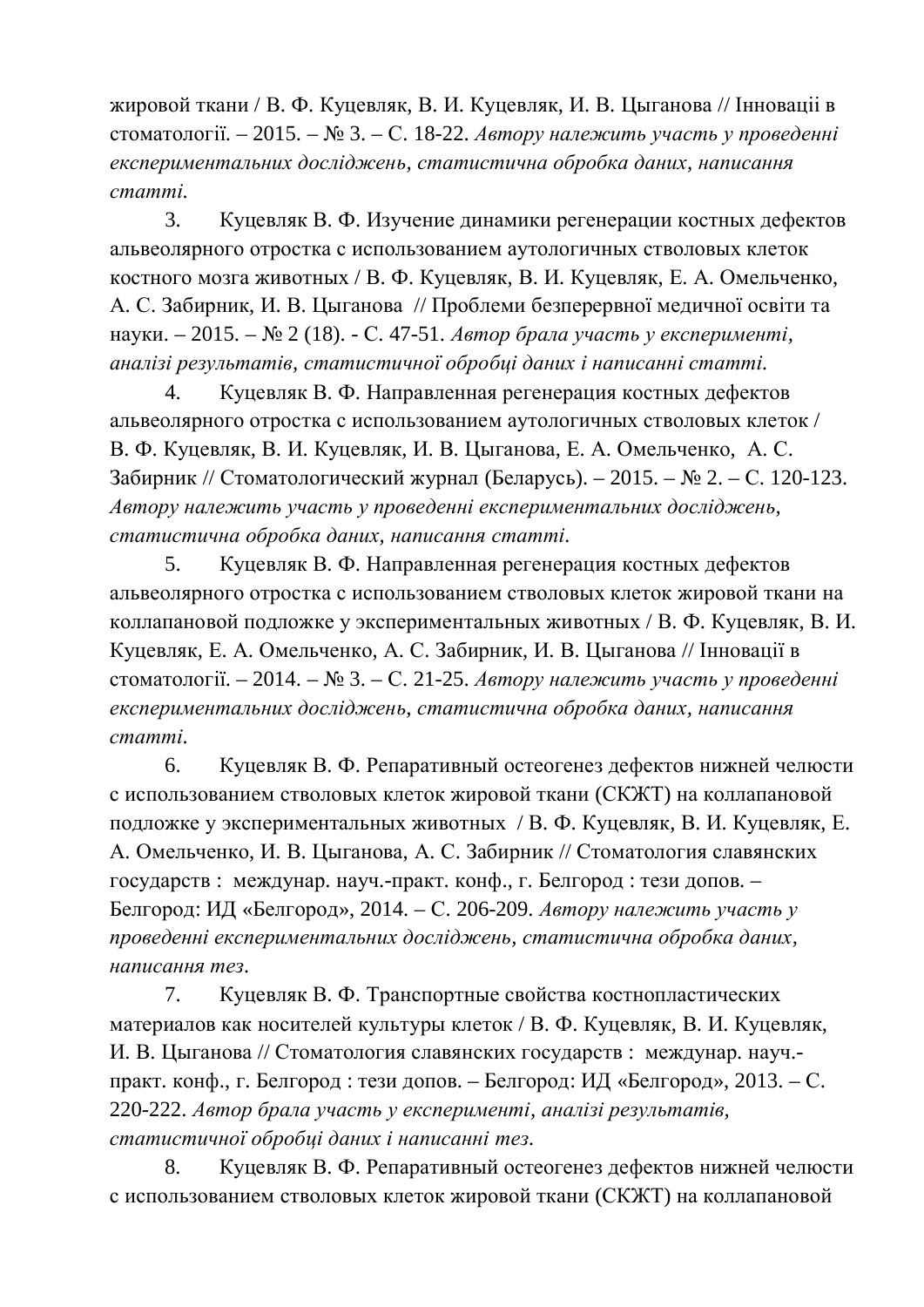подложке у экспериментальных / В. Ф. Куцевляк, В. И. Куцевляк, Е. А. Омельченко, И. В. Цыганова // Інновації в стоматології. – 2014. – № 3. – С. 164. *Ⱥɜɬɨɪɛɪɚɥɚɭɱɚɫɬɶɭɟɤɫɩɟɪɢɦɟɧɬɿ, ɚɧɚɥɿɡɿɪɟɡɭɥɶɬɚɬɿɜ, ɫɬɚɬɢɫɬɢɱɧɨʀ*  $\overline{1}$ *обробці даних і написанні тез.* 

### *<u>АНОТАЦІЯ</u>*

**Шиганова І. В. Обтрунтування застосування остеопластичних аутологічних біоматеріалів у комплексній терапії хворих на хронічний** генералізований пародонтит. – Рукопис.

Дисертація на здобуття наукового ступеня кандидата медичних наук за спеціальністю 14.01.22 – стоматологія. Державна установа «Інститут стоматології НАМН України», Одеса, 2016.

В ході експериментальних досліджень вивчено транспортні властивості остеопластичного матеріалу як скаффолда для культури клітин, проведено порівняльний аналіз процесу загоєння кісткових дефектів щелепи кролика при застосуванні остеопластичних матеріалів з додаванням аутологічних стовбурових клітин з кісткового мозку.

Обґрунтовано і експериментально пілтверлжено можливість застосування аутологічних стовбурових клітин з кісткового мозку та жирової тканини для оптимізації регенерації кісткової тканини.

Встановлений дозозалежний ефект стовбурових клітин з кісткового мозку та жирової тканини на відновні процеси кісткової тканини нижньої щелепи, оптимальною виявилася доза 500 тис. стовбурових клітин на обсяг дефекту  $0,027 \text{ cm}^3$ .

Вперше встановлено, що введення 500 тис. стовбурових клітин з кісткового мозку на Коллапані через 90 днів призводить до відновленню гістологічної структури дефекту нижньої щелепи.

Групу клінічних спостережень склали 20 хворих генералізованим пародонтитом II і III ступеня, яким проведено комплексне лікування. В основній групі з 10 хворих на хірургічному етапі лікування при проведенні клаптевих операцій для стимуляції остеогенезу використовували стовбурові клітини, 10 пацієнтам групи контролю проводили аналогічні клаптеві операції без застосування стовбурових клітин.

Встановлені дані свідчать про те, що застосування аутологічних стовбурових клітин на хірургічному етапі комплексного лікування хвороб пародонту має явні переваги над традиційними хірургічними методами лікування цих захворювань, оскільки відбувається відновлення структури пародонту, усуваються пародонтальні кишені, встановлюється тривала ремісія.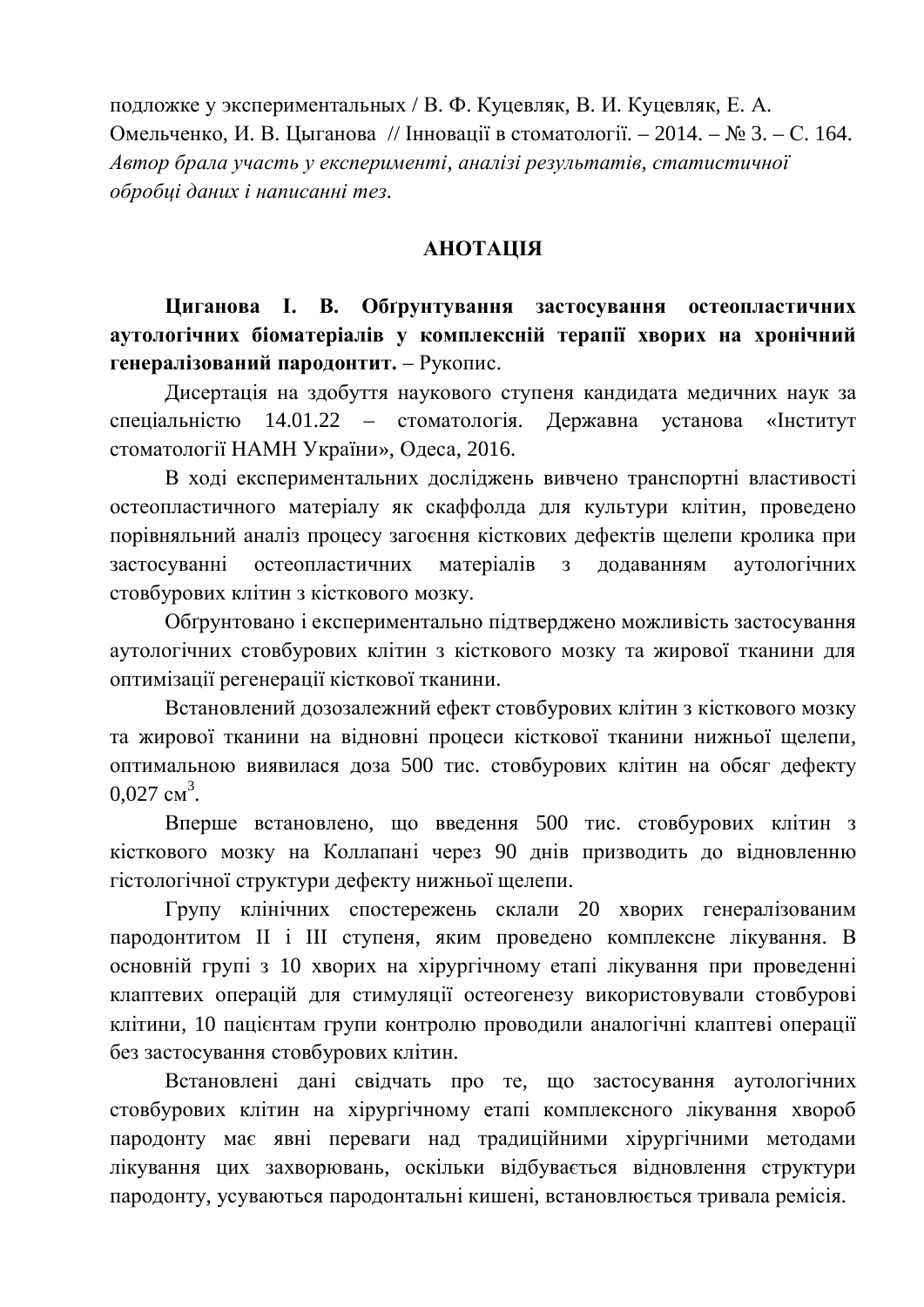Ключові слова: аутологичні стовбурові клітини, хронічний генералізований пародонтит, остеопластичний матеріал, регенерація кісткової тканини.

#### **АННОТАЦИЯ**

**Шыганова И. В. Обоснование применения остеопластических** аутологичных биоматериалов в комплексной терапии больных **хроническим генерализованым пародонтитом.** – Рукопись.

Диссертация на соискание ученой степени кандилата медицинских наук по специальности 14.01.22 – стоматология. Государственное учреждение «Институт стоматологии НАМН Украины», Одесса, 2016.

В диссертационной работе представлено экспериментально и клинически обоснованное решение актуальной для современной стоматологии задачи повышение эффективности хирургического этапа комплексного лечения генерализованного пародонтита методом направленной регенерации костной ткани с использованием аутологичных стволовых клеток из костного мозга и жировой ткани с Коллапаном в качестве скаффолда.

Изучены транспортные свойства остеопластических материалов in vitro. Установлена цитотоксичность двух носителей - Перио-Гласса и Стимул-Осса. Коллапан Л, Био-Ген, Биоколаген, Био-Осс, ОссаБейс, Остеопатит, Кергаппорошок и Кергап-блок - не оказывали негативного влияния на СК, лучший остеогенный результат показал Коллапан Л.

В экспериментальных исследованиях изучено влияние аутологичных стволовых клеток кролика в количестве 100 тысяч, 500 тысяч, 1 миллион, полученных из костного мозга и жировой ткани, на заживление дырчатых дефектов альвеолярного отростка объемом 0,027 см<sup>3</sup>. Во всех опытных группах при введении СК, полученных как из жировой ткани, так и из костного мозга, на скаффолде из Коллапана отмечается стимуляция остеогенеза. Согласно морфометрическим данным, выявлено, что на 42 сутки образование остеогенных тканей в группах с введением СККМ было на 14% больше по сравнению с группами с введением СКЖТ. На 90 сутки образование остеогенных тканей в группах животных с введением СККМ было в 3 раза больше, чем в группах с введением СКЖТ. Наиболее оптимальной, интенсивной была стимуляция остеогенеза при введении 500 тыс. СККМ для дефекта объемом 0,027 см $^3$ .

В клинических исследованиях участвовало 20 больных генерализованным пародонтитом II и III степени, распределенных в две группы, которым проведено комплексное лечение. На хирургическом этапе комплексного лечения больным контрольной группы проводили лоскутные операции с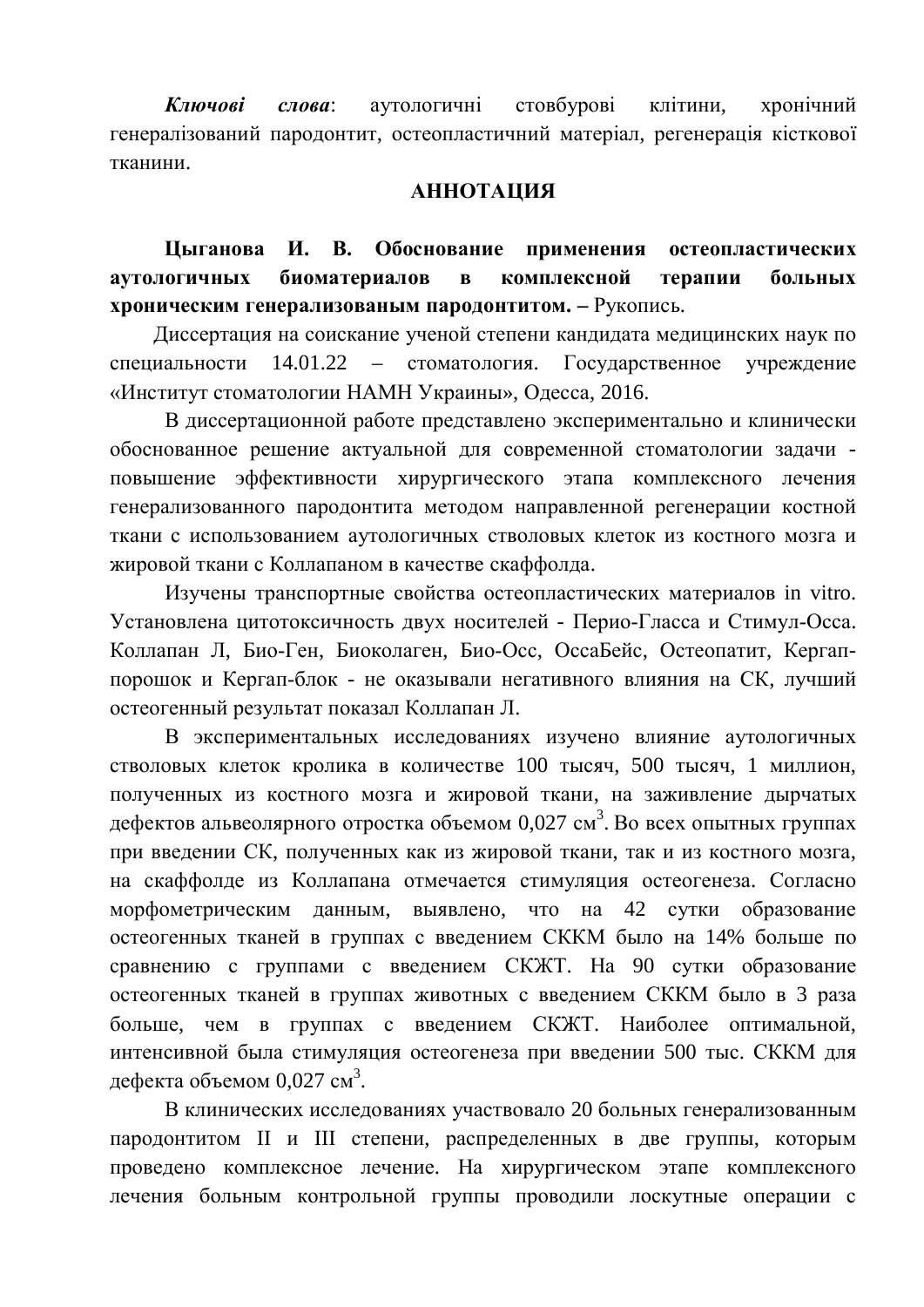направленной регенерацией костной ткани с подсадкой коллапана и 2 млн. аутогенных стволовых клеток и резорбируемой мембраной. Больным контрольной группы были провелены аналогичные операции без применения стволовых клеток. Полученные данные свидетельствуют о том, что применение аутологичных стволовых клеток на хирургическом этапе комплексного лечения болезней пародонта имеет явные преимущества, так как происходит восстановление структуры пародонта, устраняются пародонтальные карманы, устанавливается длительная ремиссия, что подтверждается нормализацией индексной оценки состояния пародонта, процессами регенерации костной ткани альвеолярного отростка.

Ключевые слова: аутологичные стволовые клетки, хронический генерализованный пародонтит, остеопластические материалы, регенерация костной ткани.

#### **ANNOTATION**

### **Tsyganova I.V. Rationale for autologous osteoplastic biomaterials in the treatment of patients with chronic generalized periodontitis. -** Manuscript.

The thesis for the degree of candidate of medical sciences in specialty 14.01.22 - stomatology. State Establishment "Institute of Stomatology of Medical Sciences of Ukraine", Odessa, 2016.

During experimental studies investigated transport properties osteoplastic material as scaffold for cell culture, a comparative analysis of the process of healing bone defects of the rabbit jaw in the application of osteoplastic materials with the addition of autologous stem cells from bone marrow.

Proved and experimentally confirmed the possibility of using autologous stem cells from bone marrow and adipose tissue to optimize the regeneration of bone tissue.

Standing dose-dependent effect of stem cells from bone marrow and adipose tissue reduction processes in bone of the lower jaw, the optimal dose was 500 thousand. Stem cells per volume of  $0.027 \text{ cm}^3$  defect.

It has been shown that administration of 500 thousand. stem cells from bone marrow to Collapan 90 days results in histological structure defect restoration of mandibular.

Clinical observation group consisted of 20 patients with generalized periodontitis II and III, which conducted a comprehensive treatment. In the study group of 10 patients with stage surgical treatment during the scrappy operations to stimulate bone formation using stem cells, 10 patients of the control group performed a similar patchwork operation without the use of stem cells.